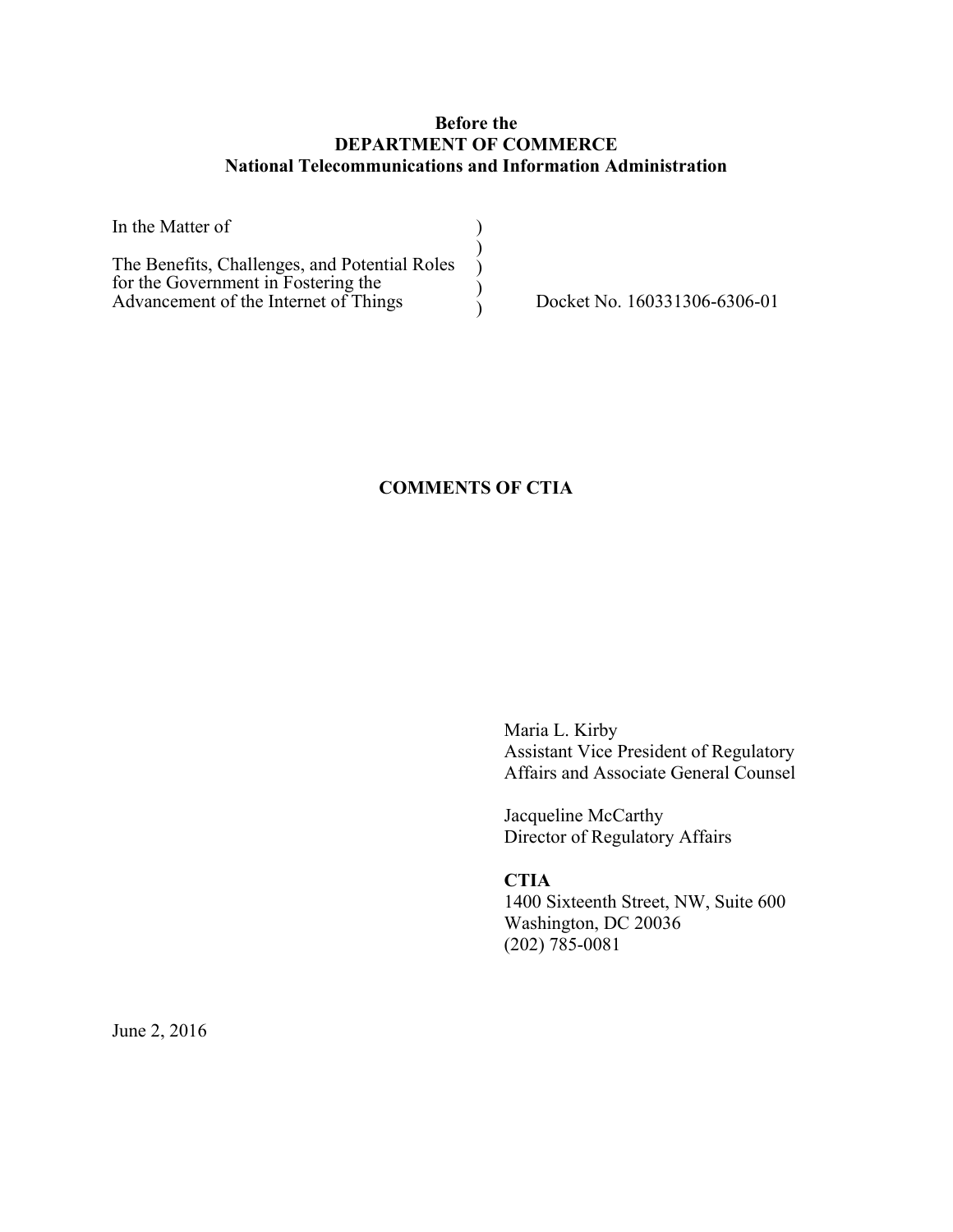| II. | CTIA COMMENDS NTIA FOR LAUNCHING THIS POLICY INITIATIVE TO                                               |  |
|-----|----------------------------------------------------------------------------------------------------------|--|
|     | III. EXISTING POLICY FRAMEWORKS SHOULD INFORM BUT NOT                                                    |  |
|     |                                                                                                          |  |
|     | V. POLICYMAKERS SHOULD ENGAGE EXISTING FRAMEWORKS,<br>INCLUDING VOLUNTARY, COLLABORATIVE INITIATIVES, TO |  |
| VI. | THE U.S. SHOULD PURSUE GLOBALLY CONSISTENT IOT SOLUTIONS,                                                |  |
|     |                                                                                                          |  |

# **TABLE OF CONTENTS**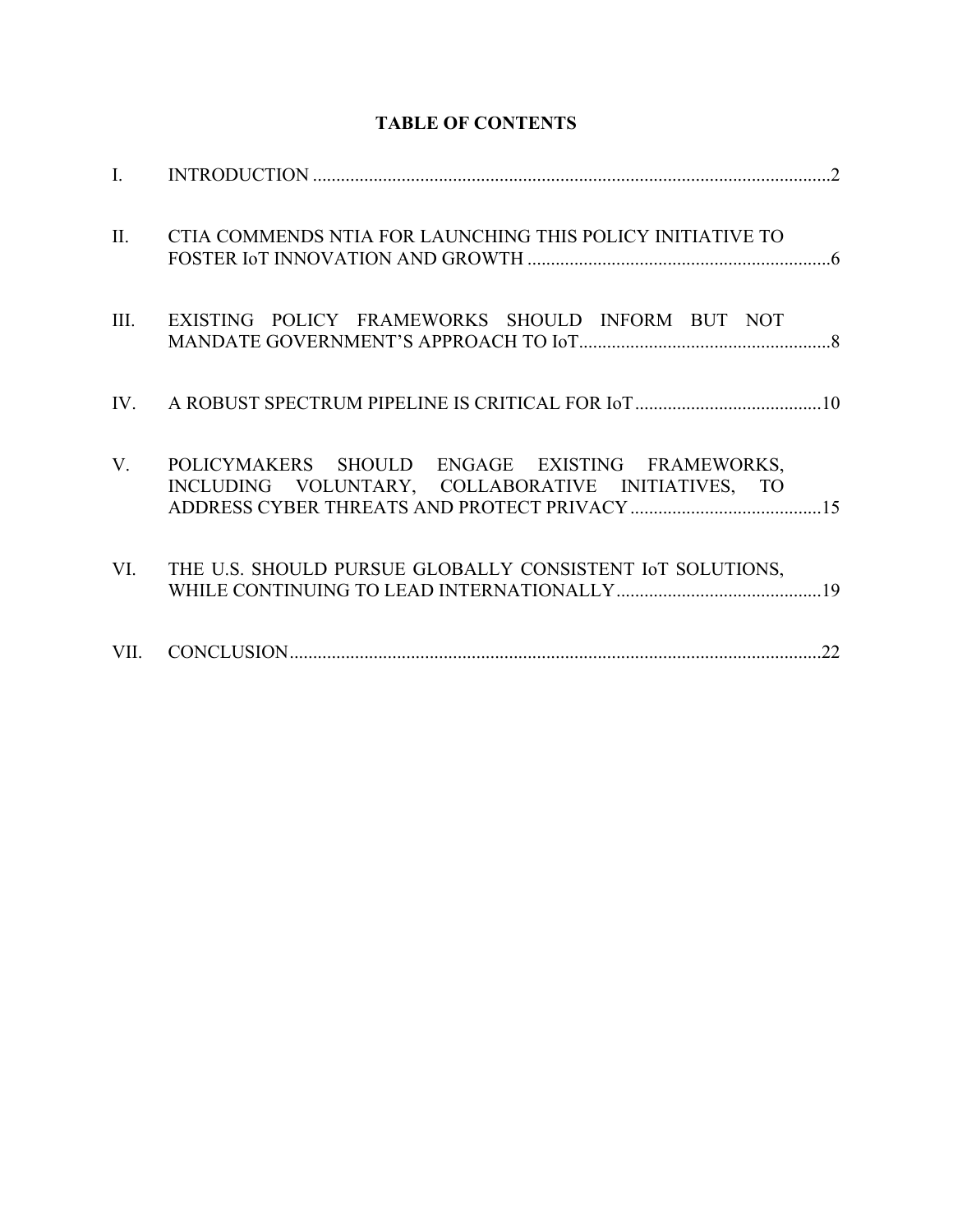### **Before the DEPARTMENT OF COMMERCE National Telecommunications and Information Administration**

| In the Matter of                                                                     |  |
|--------------------------------------------------------------------------------------|--|
| The Benefits, Challenges, and Potential Roles<br>for the Government in Fostering the |  |
| Advancement of the Internet of Things                                                |  |

) Docket No. 160331306-6306-01

## **COMMENTS OF CTIA**

 $CTIA<sup>1</sup>$  welcomes this opportunity to respond to the National Telecommunications and

Information Administration ("NTIA") Request for Public Comment on "the benefits, challenges,

and potential roles for the government" in advancing the Internet of Things ("IoT").<sup>2</sup> CTIA

commends NTIA's thoughtful, holistic approach to IoT and identifies ways for government to

pursue a forward-looking policy framework and foster the tremendous benefits of IoT. These

include the following recommendations:

 Existing policy frameworks should inform but not mandate policy in the IoT context. Generally, new IoT-specific regulation is unnecessary and could hamper the development of IoT technologies. While current policy should serve as a starting point, it is critical

 $\frac{1}{1}$  $CTIA<sup>®</sup>$  (www.ctia.org) represents the U.S. wireless communications industry. With members from wireless carriers and their suppliers to providers and manufacturers of wireless data services and products, the association brings together a dynamic group of companies that enable consumers to lead a 21st century connected life. CTIA members benefit from its vigorous advocacy at all levels of government for policies that foster the continued innovation, investment and economic impact of America's competitive and world-leading mobile ecosystem. The association also coordinates the industry's voluntary best practices and initiatives and convenes the industry's leading wireless tradeshow. CTIA was founded in 1984 and is based in Washington, D.C.

<sup>2</sup> *The Benefits, Challenges, and Potential Roles for the Government in Fostering the Advancement of the Internet of Things*, NTIA Docket No. 160331306-6306-01, 81 Fed. Reg. 19,956 (Apr. 6, 2016) ("*Request for Comment*").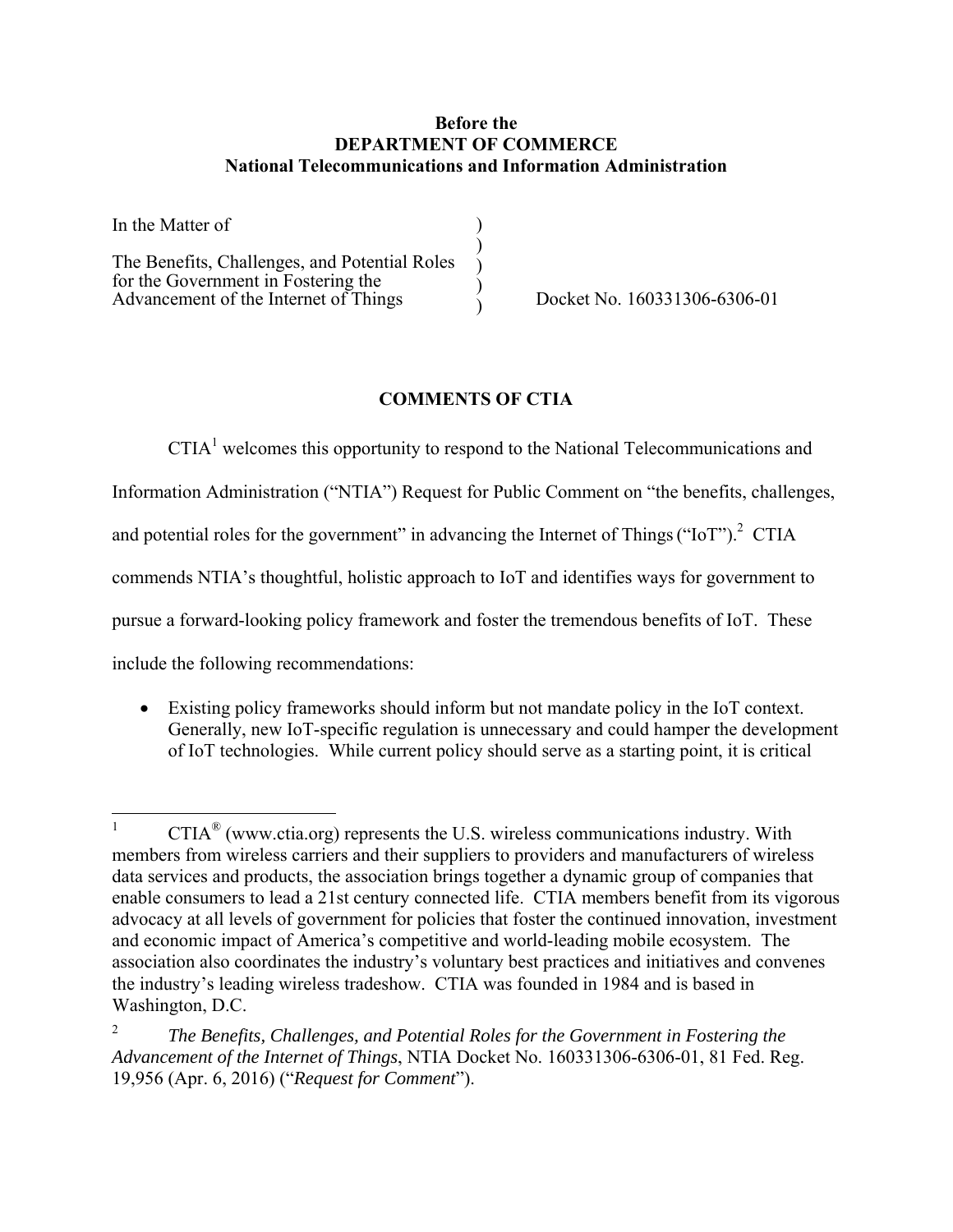that government not simply straightjacket IoT in legacy regulation but instead take a thoughtful approach that accounts for the dynamism of IoT and particular circumstances.

- A light touch, flexible regulatory framework will best enable innovation and foster rapid adoption of IoT. Where regulation is needed, policymakers should adopt "smart policies" that take into account the developing IoT ecosystem and refrain from across-the-board approaches that impose unnecessary requirements.
- Government can and should play a critical role in ensuring that adequate spectrum resources are available to fuel IoT. A fully-connected world, however, rests in large part upon a densification of mobile infrastructure – and that depends on the removal of barriers to cell site and antenna deployment.
- Consumers and enterprises will embrace IoT only if they trust companies to protect their security and privacy. Industry is incorporating security and privacy by design into engineering and product development processes, and government can and should foster such practices. Voluntary, collaborative initiatives, industry-led efforts, and best practices are key.
- The U.S. government should work cooperatively with other nations to advance globally consistent IoT policies, including industry-driven standards development.

With these principles in mind, NTIA can approach policy in the IoT era in a thoughtful way that will foster IoT innovation and growth.

# **I. INTRODUCTION**

Today, the IoT ecosystem is dramatically improving lives and enhancing our nation's productivity, from implantable health devices to home automation to inventory tracking and much, much more. IoT is wide-ranging, from consumer to industrial, from public to private, from device-to-device to human interfacing. As the *Request for Comment* observes, "[t]he potential health, safety, environmental, commercial, and other benefits of IoT are enormous $^{\cdot\cdot\cdot}$ with IoT, the promise of our "connected life" is boundless.

 $\frac{1}{3}$ 

*Id*. at 19,957.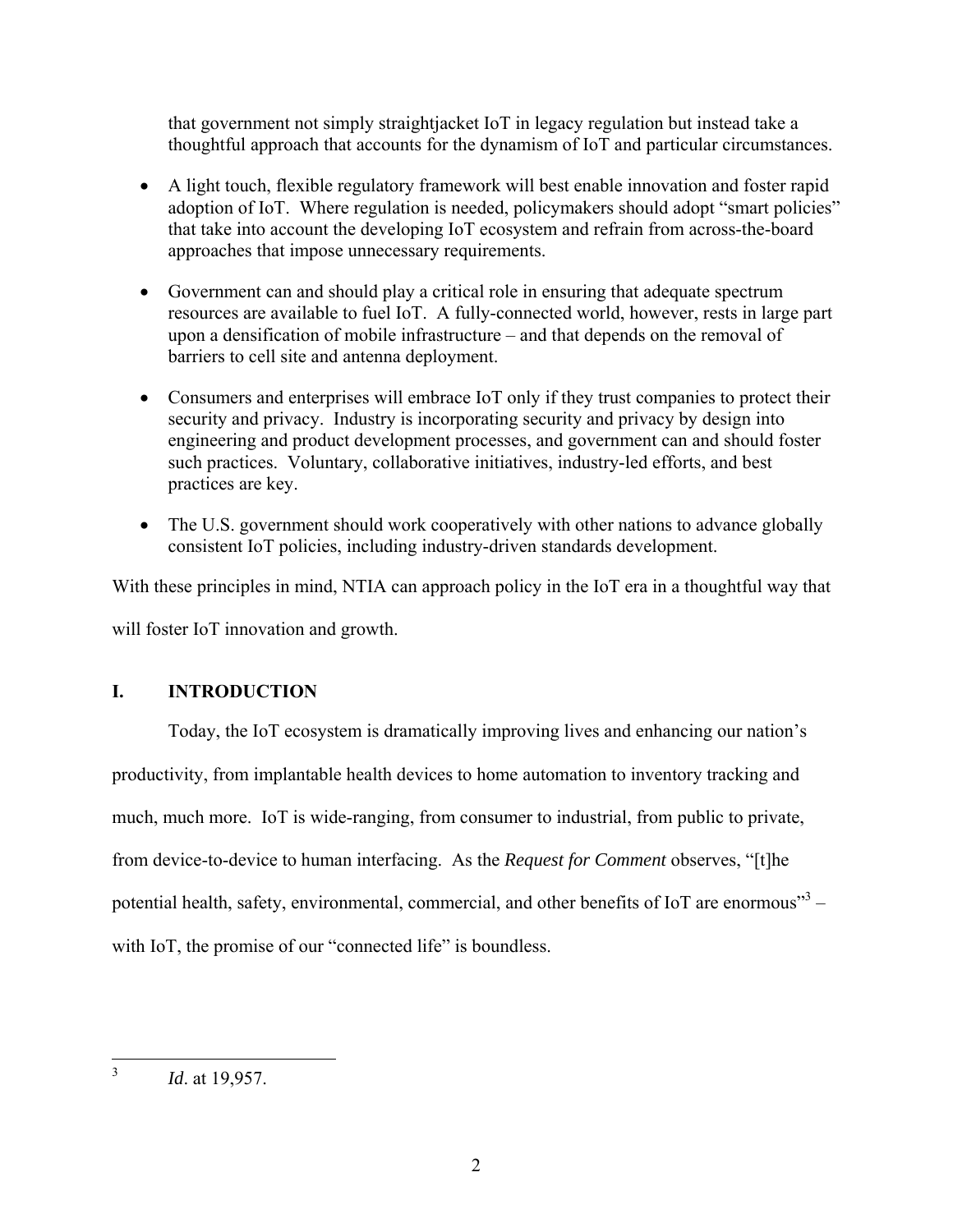The marked growth in IoT network connections across multiple industry sectors illustrates just how IoT is changing the world. Verizon reported a 58 percent gain in energy/utility IoT connections from 2014 to 2015, a 50 percent gain in home monitoring, 49 percent in transportation, 43 percent in smart cities, 33 percent in agriculture, and 26 percent in healthcare/pharmaceutical.<sup>4</sup> Similarly, over the last 24 months, AT&T experienced a 250 percent increase in data usage from IoT customers.<sup>5</sup> And the connected car market is now growing ten times faster than the traditional automobile market. 6 These trends will only expand. Cisco estimates that by 2020, IoT will grow to 50 billion devices, up from 12 billion in 2015.<sup>7</sup>

The following examples show how mobile innovation is driving the IoT revolution and redefining how we connect with the world around us:

 **AT&T's** Smart City Initiative is helping cities like Atlanta, Dallas, and Chicago to connect utility meters, street lights, and water systems, remotely monitor infrastructure, provide near real-time traffic updates, and alert law enforcement when and where shootings occur. AT&T is also developing a digital dashboard that gives

<sup>1</sup> 4 *See* Verizon, *State of the Market: Internet of Things*, 3 (Apr. 2016), available at https://www.verizon.com/about/sites/default/files/state-of-the-internet-of-things-market-report-2016.pdf.

<sup>5</sup> *See* AT&T, *What You Need to Know About the Internet of Things*, 8 (2016), available at https://www.business.att.com/content/whitepaper/what-you-need-to-know-about-IoT.pdf*.*

<sup>6</sup> *See* CTIA President & CEO Meredith Atwell Baker Testimony at *Wireless Broadband and the Future of Spectrum Policy: Hearing Before the S. Comm. On Com., Sci., & Transp.*, 114th Cong., 3 (July 29, 2015), available at

http://www.commerce.senate.gov/public/index.cfm/2015/7/wireless-broadband-and-the-futureof-spectrum-policy.

<sup>7</sup> *See* Cisco, *Cisco IoT System Security: Mitigate Risk, Simplify Compliance, and Build Trust*, 1 (Oct. 2015), available at

http://www.cisco.com/c/dam/en/us/products/collateral/se/internet-of-things/iot-system-securitywp.pdf.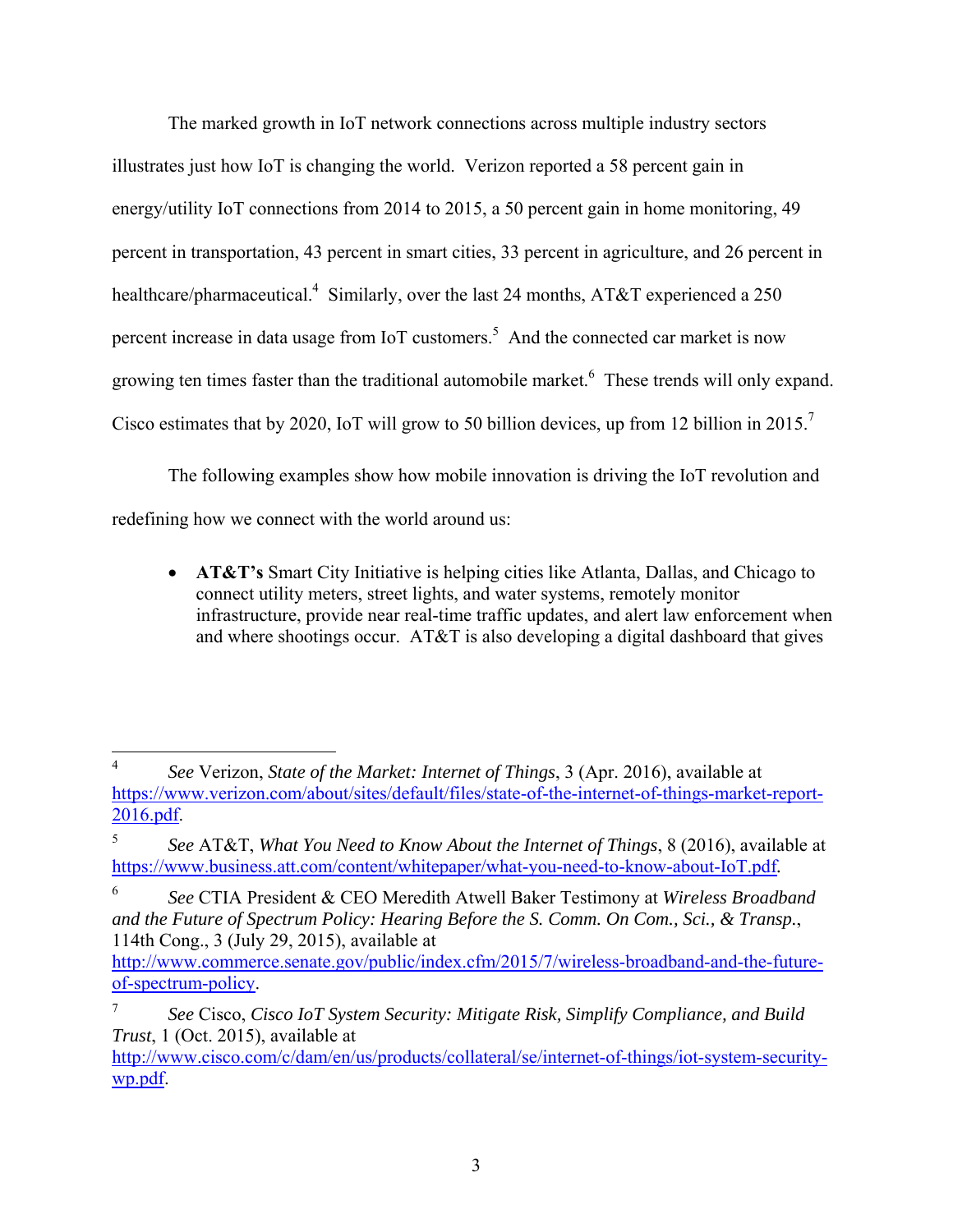city officials the ability to track things like power outages, water leaks, and traffic issues all from one location.<sup>8</sup>

- **Ericsson's** Connected Mobility Arena project is finding solutions to improve mass transportation. With Driver Assistance, bus drivers will be instructed in real time how long to wait to pick up passengers, and passengers can be instructed which bus to take and when. The resulting efficiencies will lower costs for consumers and reduce environmental impacts. In addition, semi- and fully automated vehicles will be able to use "vehicle platooning" to have vehicles coordinate braking and acceleration, reducing traffic congestion.<sup>9</sup>
- **Intel** and the Michael J. Fox Foundation for Parkinson's Research are using smart watches and movement sensors to collect and analyze movement measurements in real-time, improving Parkinson's progression detection and symptom management.<sup>10</sup>
- **Qualcomm** is partnering with pharmaceutical company Novartis to improve clinical trials and provide connectivity for future Novartis products. Novartis will improve the convenience and accuracy of clinical trials by collecting and aggregating biometric data from medical devices.<sup>11</sup>
- **Samsung's** SmartThings products allow consumers to remotely control and monitor lights, temperature, cameras, and more from their mobile devices.<sup>12</sup> The Family Hub refrigerator, the first IoT appliance, connects to the Internet and mobile devices so that users can order groceries, stream music, and view the contents of their fridge from anywhere. $^{13}$

 8 *See* Press Release, AT&T, AT&T Launches Smart Cities Framework with New Strategic Alliances, Spotlight Cities, and Integrated Vertical Solutions (Jan. 5, 2016), http://about.att.com/story/launches\_smart\_cities\_framework.html.

<sup>9</sup> *See* Leonid Mokrushin, *5G for Improving Urban Transport*, Ericsson Research Blog (Nov. 17, 2015), https://www.ericsson.com/research-blog/5g/5g-for-improving-urban-transport.

<sup>10</sup> *See* Intel, *Using Wearable Technology to Advance Parkinson's Research* (2015), available at http://www.intel.com/content/www/us/en/big-data/wearable-technology-parkinsonsresearch.html.

<sup>11</sup> *See* Aditi Pai, Novartis, *Qualcomm Life to Develop Connected Inhaler for COPD*, MobiHealthNews (Jan. 6, 2016), http://mobihealthnews.com/content/novartis-qualcomm-lifedevelop-connected-inhaler-copd.

<sup>12</sup> *See generally* Samsung, Samsung SmartThings, http://www.samsung.com/us/smart-home (last visited June 1, 2016)

<sup>13</sup> *See generally* Samsung, Samsung Family Hub, http://www.samsung.com/us/explore/family-hub-refrigerator (last visited June 1, 2016).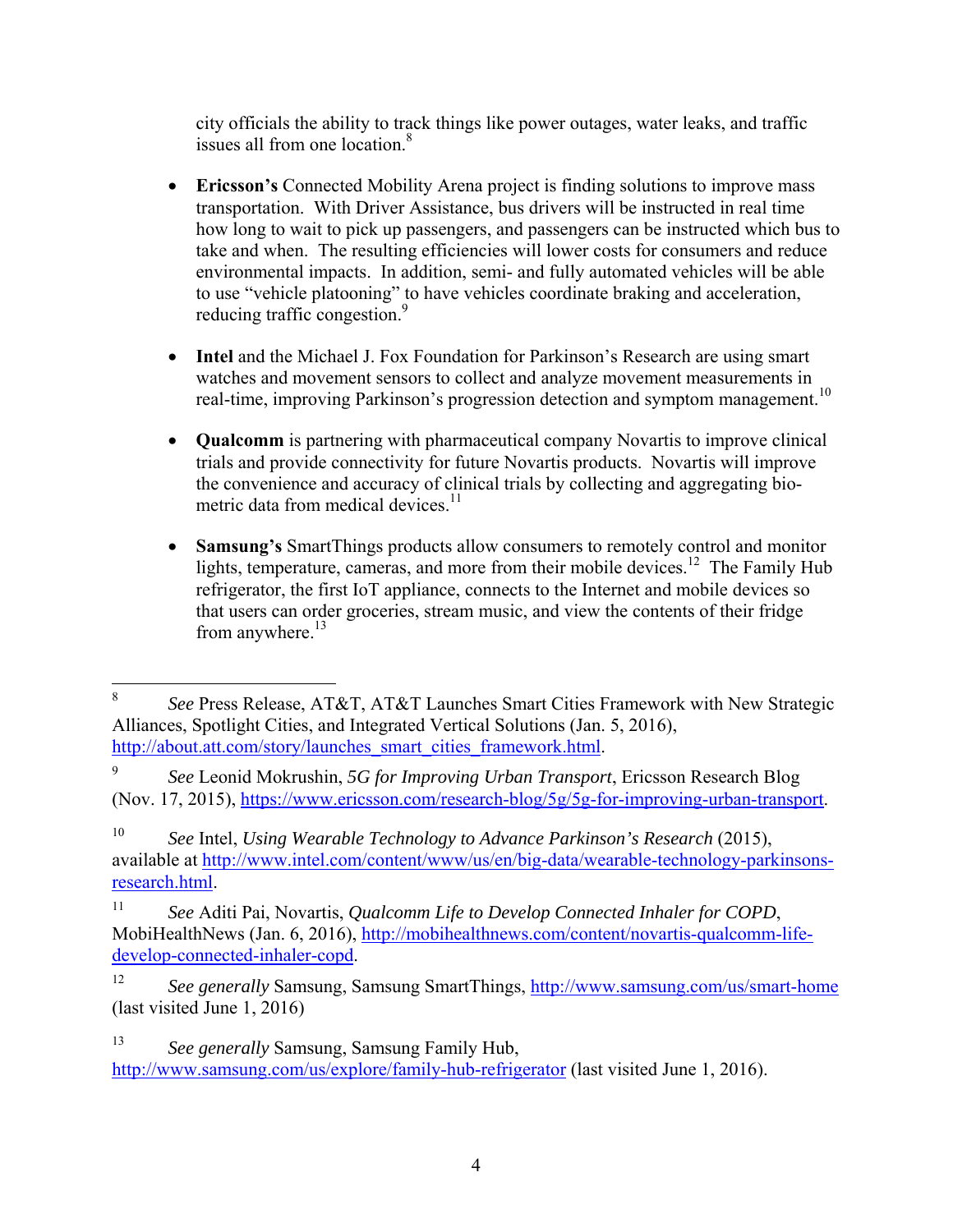- **Sprint** is developing industry-specific IoT connectivity and software integration to allow its existing enterprise customer base to implement intelligent devices and sensors into their business processes, both in the U.S. and globally.<sup>14</sup>
- **T-Mobile's** unique approach to cross-border communication is making it easy for companies to embrace the mobile-to-mobile ("M2M") revolution. T-Mobile's eSIM is a ready-to-use SIM card for connected devices that eliminates the issue of international roaming charges between the U.S. and Canada.<sup>15</sup>
- **Verizon** has created applications that will help modernize the agriculture industry. Wireless sensors allow farmers to remotely monitor water usage, soil moisture, and soil temperature to optimize water usage and improve crop yield.<sup>16</sup>

These are but a few examples of IoT initiatives already underway. While the private

sector will drive IoT, policymakers will play a key role in the future of IoT. As one think tank

recently noted:

Smart public policies that proactively support innovation – or carefully avoid doing harm by restraining from the impulse to regulate or if needed, regulating with a light touch – have been integral to the success of major technological developments such as the Internet, global positioning systems, and supercomputers. Smart policies can foster the growth of the Internet of Things, too $17$ 

The *Request for Comment* creates the opportunity to develop smart policies for IoT.

 $14$ 14 *See* Press Release, Prodapt, Prodapt and Sprint Partner to Power the Global IoT Ecosystem (Jan. 26, 2016), http://www.prnewswire.com/news-releases/prodapt-and-sprintpartner-to-power-the-global-iot-ecosystem-566543701.html.

<sup>15</sup> *See* Press Release, T-Mobile, T-Mobile Announces New eSIM, Eliminates International Travel Costs for Machines (Feb. 18, 2014), https://newsroom.t-mobile.com/news-and-blogs/tmobile-announces-new-esim-eliminates-international-travel-costs-for-machines.htm.

<sup>16</sup> *See* Verizon, Agricultural Innovation Reinvents Farming, https://solutionslab.vzw.com/article/mbi-102-agricultural-innovation-reinvents-farming (last visited June 1, 2016).

<sup>17</sup> Joshua New & Daniel Castro, Center for Data Innovation, *Why Countries Need National Strategies for the Internet of Things*, 1-2 (Dec. 16, 2015), available at http://www2.datainnovation.org/2015-national-iot-strategies.pdf ("*CDI Article*").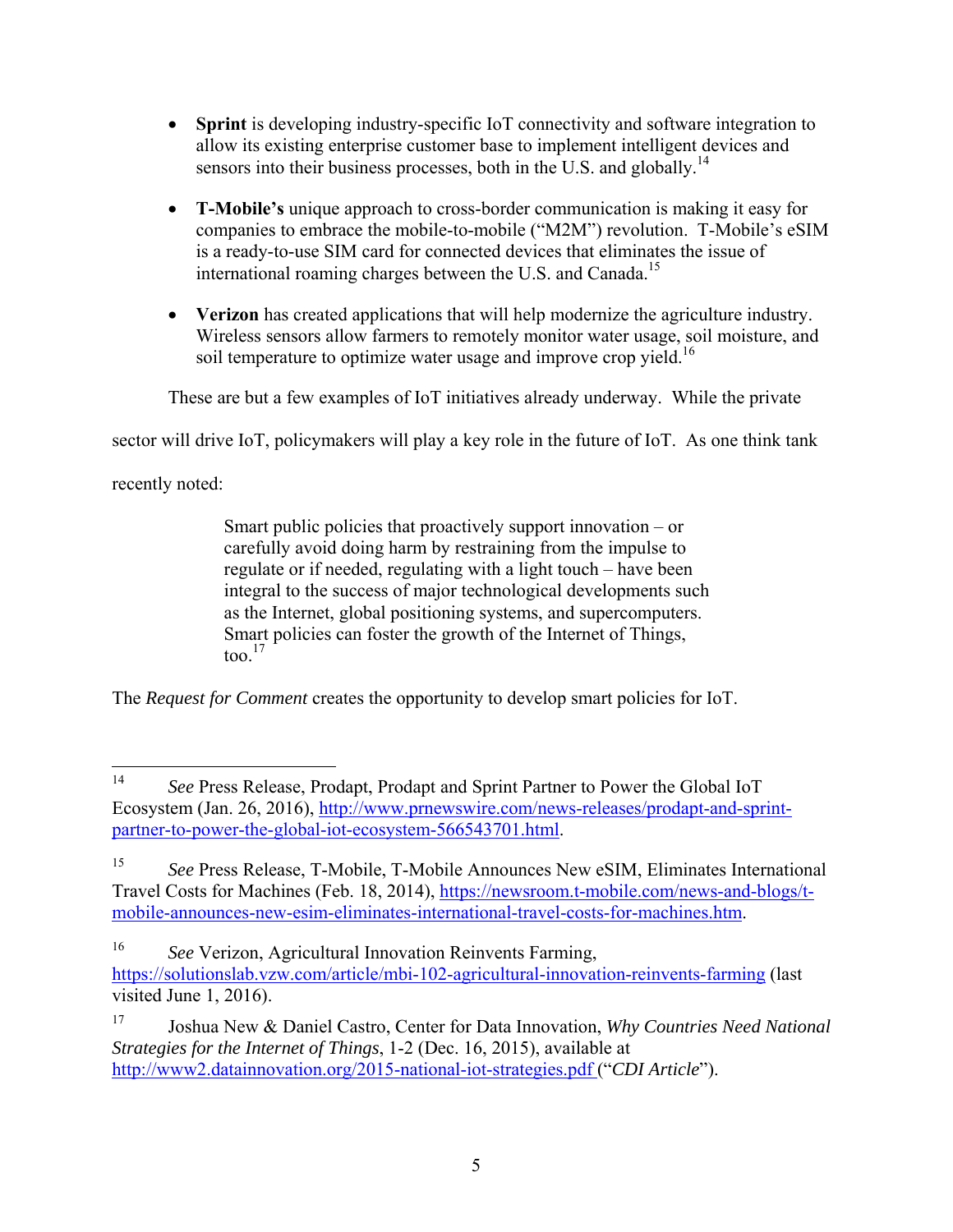## **II. CTIA COMMENDS NTIA FOR LAUNCHING THIS POLICY INITIATIVE TO FOSTER IoT INNOVATION AND GROWTH**

As a first principle, public policy in the IoT era should seek to facilitate the development

and delivery of new and better services for American consumers and the nation's economy.

Assistant Secretary for Communications and Information and NTIA Administrator Lawrence E.

Strickling summed this view up well, stating that this *Request for Comment* "is aimed at ensuring

the continued growth and innovation of IoT for the benefit of consumers, society and the

economy."<sup>18</sup>

From the White House to Congress, key policymakers have expressed a broad

commitment to enabling this nascent but dynamic market through the following policy insights:

- The White House Office of Science Technology Policy has said the White House looks at IoT "from a lens of playing a supportive role."<sup>19</sup>
- Senate Commerce Committee Chairman John Thune (R-SD) has advocated for "the same light touch" treatment that "caused the Internet to be such a great American success story," and against reactionary, "government knows best" IoT regulation.<sup>20</sup>
- Senate Commerce Committee Ranking Member Bill Nelson (D-FL) has assured that "no one is talking about 'overregulating'" IoT.21

20 Senate Commerce Committee Chairman John Thune Majority Statement, *The Connected World: Examining the Internet of Things: Hearing Before the S. Comm. On Com., Sci., & Transp.*, 114th Cong. (Feb. 11, 2015), available at http://www.commerce.senate.gov/public/index.cfm/hearings?Id=D3E33BDE-30FD-4899-B30D-906B47E117CA&Statement\_id=F58152BF-3E3B-4B28-A10B-5C4A13793473.

<sup>18</sup> 18 Press Release, U.S. Department of Commerce Seeks Comment on Potential Policy Issues Related to Internet of Things (Apr. 5, 2016), https://www.commerce.gov/news/pressreleases/2016/04/us-department-commerce-seeks-comment-potential-policy-issues-related.

<sup>&</sup>lt;sup>19</sup> Daniel Correa, Senior Advisor, Office of Science and Technology Policy, White House, *quoted in* Darren Samuelson, *What Washington Really Knows About the Internet of Things*, Politico (June 29, 2015), http://www.politico.com/agenda/story/2015/06/internet-of-thingscaucus-legislation-regulation-000086#ixzz49DqAY1BW.

<sup>21</sup> Senate Commerce Committee Ranking Member Bill Nelson Minority Statement, *The Connected World: Examining the Internet of Things: Hearing Before the S. Comm. On Com., Sci., & Transp.*, 114th Cong. (Feb. 11, 2015), available at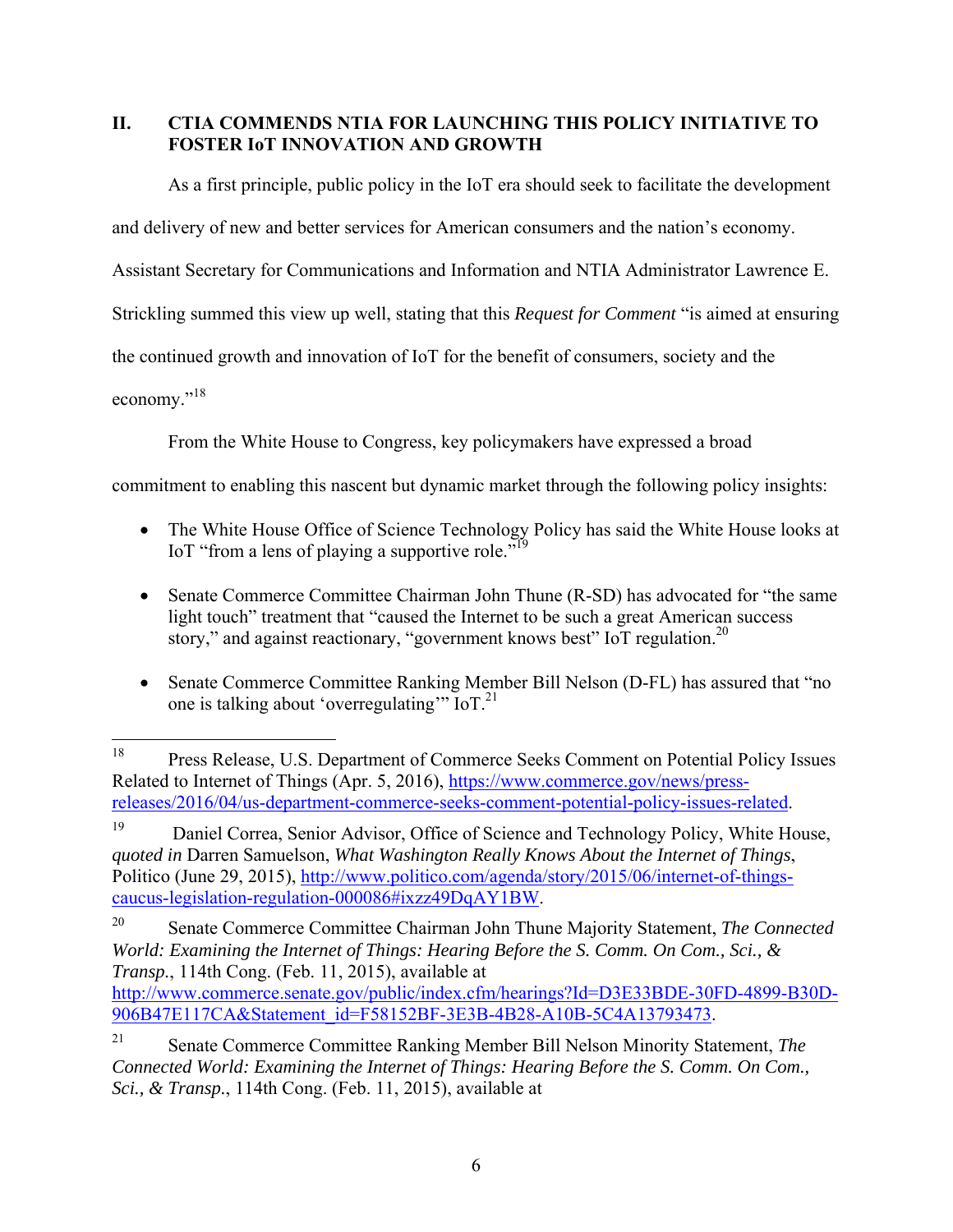- House Energy and Commerce Committee Chairman Fred Upton (R-MI) has touted IoT as an area of "great growth for our economy," adding that government "must exercise great caution to avoid the slippery slope of the Internet of Things evolving into the Internet of Regulation." $^{22}$
- More broadly, the Congressional Caucus on Internet of Things and the newly-formed Bipartisan Internet of Things Working Group reflect lawmakers' widespread interest in promoting IoT "while avoiding regulations that will undercut the industry."<sup>23</sup>

Moreover, the Administration has already taken important steps to advance the

development of IoT for the public sector. Last year, it launched the Smart Cities Initiative,

harnessing IoT to solve key challenges facing local communities, such as reducing traffic

congestion and improving access to public services.<sup>24</sup> The \$160 million investment spans

multiple federal agencies and funds innovative programs like the Global City Teams Challenge,

which encourages applications like smart metering and traffic management and establishes IoT

research test beds $^{25}$ 

1

Against this backdrop, CTIA believes NTIA has a great opportunity to help establish a

national policy perspective to foster IoT development and growth.

<sup>23</sup> Press Release, House Energy and Commerce Committee, Latta and Welch Launch Bipartisan Internet of Things Working Group (May 24, 2016), https://energycommerce.house.gov/news-center/press-releases/latta-and-welch-launchbipartisan-internet-things-working-group.

25 *See id.*

http://www.commerce.senate.gov/public/index.cfm/hearings?Id=D3E33BDE-30FD-4899-B30D-906B47E117CA&Statement\_id=7A92BAD8-BC01-4052-9B53-AFE0810F2A35.

<sup>&</sup>lt;sup>22</sup> Press Release, House Energy and Commerce Committee, Upton and Burgess Respond to Internet of Things Report (Jan. 27, 2015), https://energycommerce.house.gov/news-center/pressreleases/upton-and-burgess-respond-internet-things-report.

<sup>24</sup> *See* Press Release, The White House, FACT SHEET: Administration Announces New "Smart Cities" Initiative to Help Communities Tackle Local Challenges and Improve City Services (Sept. 14, 2015), https://www.whitehouse.gov/the-press-office/2015/09/14/fact-sheetadministration-announces-new-smart-cities-initiative-help.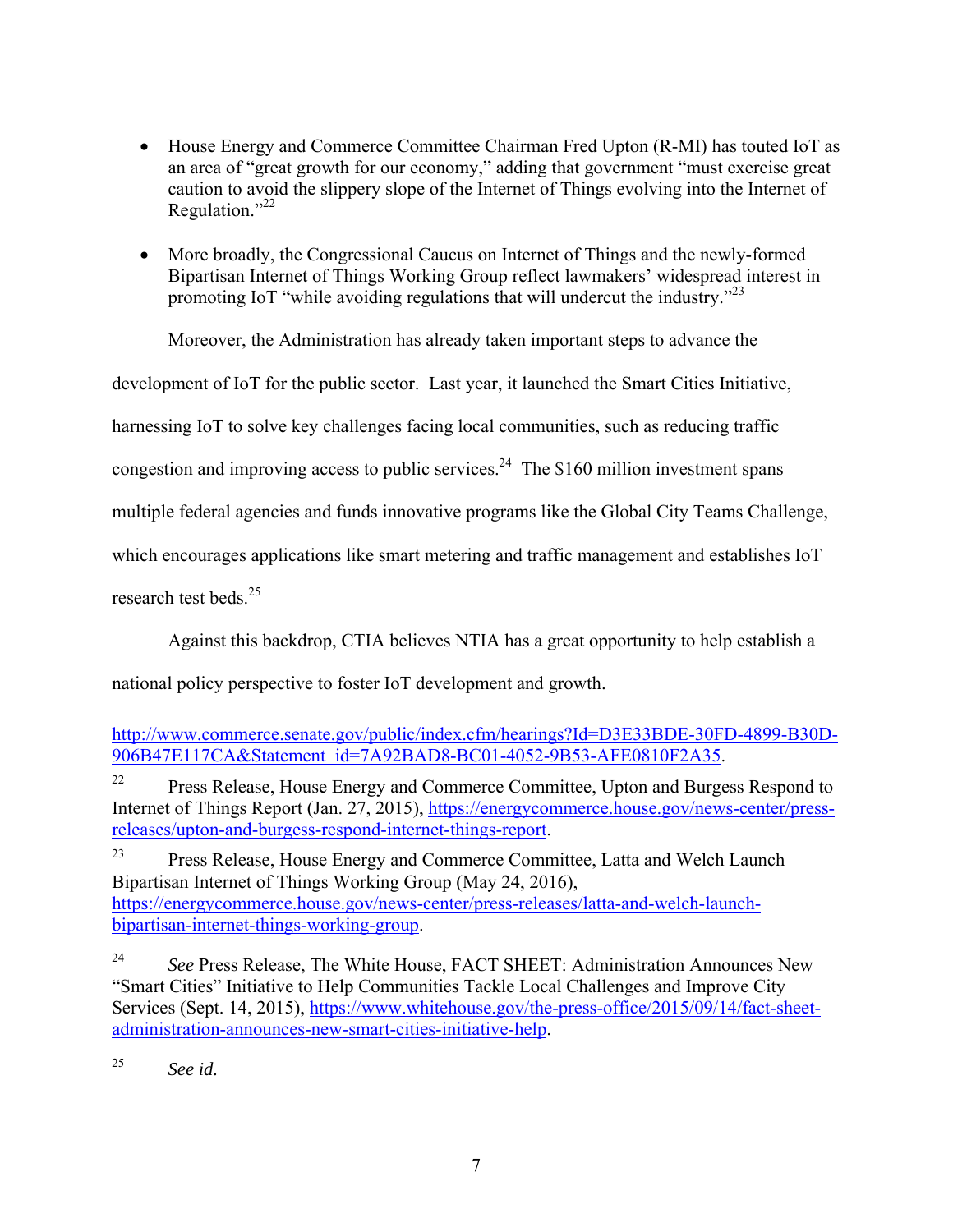## **III. EXISTING POLICY FRAMEWORKS SHOULD INFORM BUT NOT MANDATE GOVERNMENT'S APPROACH TO IoT<sup>26</sup>**

As a general matter, existing policy frameworks, rather than adoption of new IoT-specific regulation, should serve as the starting point when considering policy in the IoT context. That said, it is important for Government to take a nuanced approach, recognizing that in some circumstances, existing frameworks could needlessly straightjacket the IoT ecosystem and run counter to the government's overall goal of promoting IoT.

A light touch, flexible regulatory framework will best enable innovation and foster rapid adoption of IoT. Use of the multi-stakeholder process and voluntary, collaborative initiatives will help develop a thoughtful direction for IoT practices that address policy issues, informed by policymakers, the private sector, interest groups, and consumers. Where regulation is needed, "smart policies" should be proportionate and address particular circumstances, rather than across-the-board approaches that impose unnecessary requirements. Regulatory restraint, not reflexive adherence to legacy regulation, will allow IoT to flourish.

Agencies have begun to grapple with discrete policy issues in the IoT context. Recent examples demonstrate some approaches that foster IoT and some that unnecessarily inhibit it, as follows:

 *FDA treatment of mobile medical apps*. In 2015, the Food and Drug Administration ("FDA") took a balanced, platform-neutral, risk-based approach to enforcement under the Federal Food, Drug, and Cosmetic Act, examining its existing regulatory authority and finding that the majority of lower-risk health and wellness apps would be exempt from enforcement oversight. $27$ 

<sup>26</sup> 26 *See Request for Comment* at 19,958, Questions 1, 3.

<sup>27</sup> *See* Food and Drug Administration, Guidance, *Mobile Medical Applications – Guidance for Industry and Food and Drug Administration Staff*, 23-26 (Feb. 9, 2015), http://www.fda.gov/downloads/MedicalDevices/DeviceRegulationandGuidance/GuidanceDocu ments/UCM263366.pdf.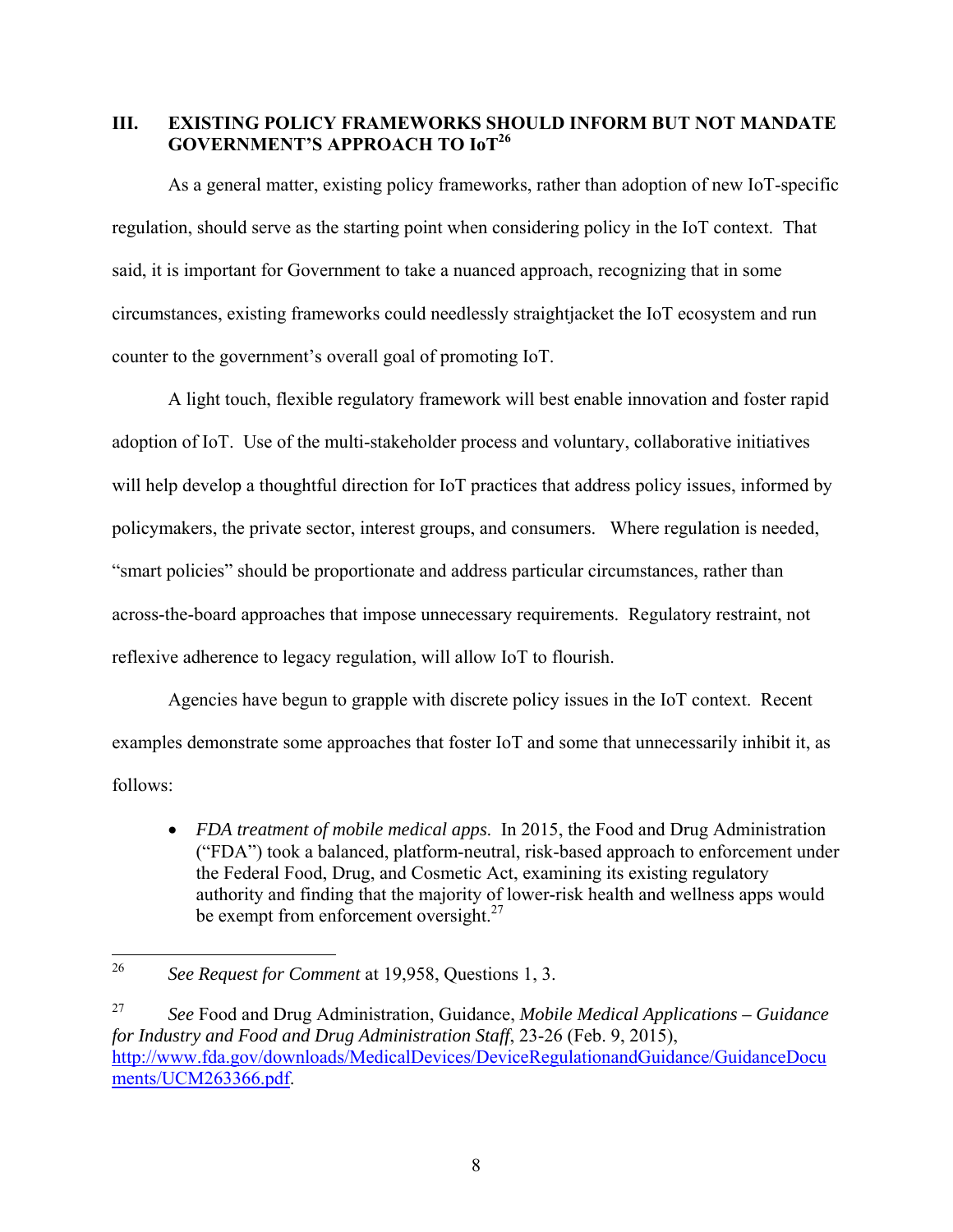- *FDA treatment of emerging technologies in clinical trials.* More recently, the FDA has sought comment on the role of innovative technologies in clinical trials.<sup>28</sup> In that proceeding, CTIA commended the FDA for its finding that mobile health technology could "enhance the ability of clinical study sponsors to understand the safety and effectiveness of drugs, biologics, and medical devices; increase additional meaningful data gathering; minimize missing data; and maximize trial participation and retention."<sup>29</sup>
- *NHTSA proposal to impose recalls on mobile devices and apps*. In contrast, a current proposal put forward by National Highway Traffic Safety Administration ("NHTSA") would impose recalls and other enforcement mechanisms for safetyrelated defects on emerging technologies including mobile devices and apps.<sup>30</sup> The proposal would extend enforcement to mobile devices and apps that are not incorporated in the motor vehicle but can affect the car through a remote connection. In that proceeding, CTIA observed that industry initiatives, such as the newly established Auto Information-Sharing and Assurance Center (ISAC), offer a far better course to address safety-related issues associated with the connected car and emerging automotive technologies.<sup>31</sup>

The FDA's light-touch approach, combined with its thoughtful consideration of how mobile IoT

technology can enhance clinical research and patient engagement, allows for a policy landscape

that can accommodate nascent advances in mobile health. In contrast, NHTSA's attempt to

shoehorn new devices and applications into regulatory categories intended for existing physical-

mechanical systems could limit the potential for IoT technologies to increase automotive safety

and efficiency.

Looking ahead, CTIA is deeply concerned that the promise and opportunity of IoT and

the innovative services that IoT could potentially deliver will be undercut by the FCC's Open

31 *See* Comments of CTIA, Docket No. NHTSA-2016-0040 (filed May 2, 2016).

<sup>28</sup> 28 *See Using Technologies and Innovative Methods To Conduct Food and Drug Administration-Regulated Clinical Investigations of Investigational Drugs; Establishment of a Public Docket*, Docket No. FDA–2015–N–3579, 80 Fed. Reg. 66,543 (Oct. 29, 2015).

<sup>29</sup> *Id.* at 66,544.

<sup>30</sup> *See Request for Public Comments on NHTSA Enforcement Guidance Bulletin 2016-02; Safety-Related Defects and Emerging Automotive Technologies,* Docket No. NHTSA-2016- 0040, 81 Fed. Reg. 18,935 (Apr. 1, 2016).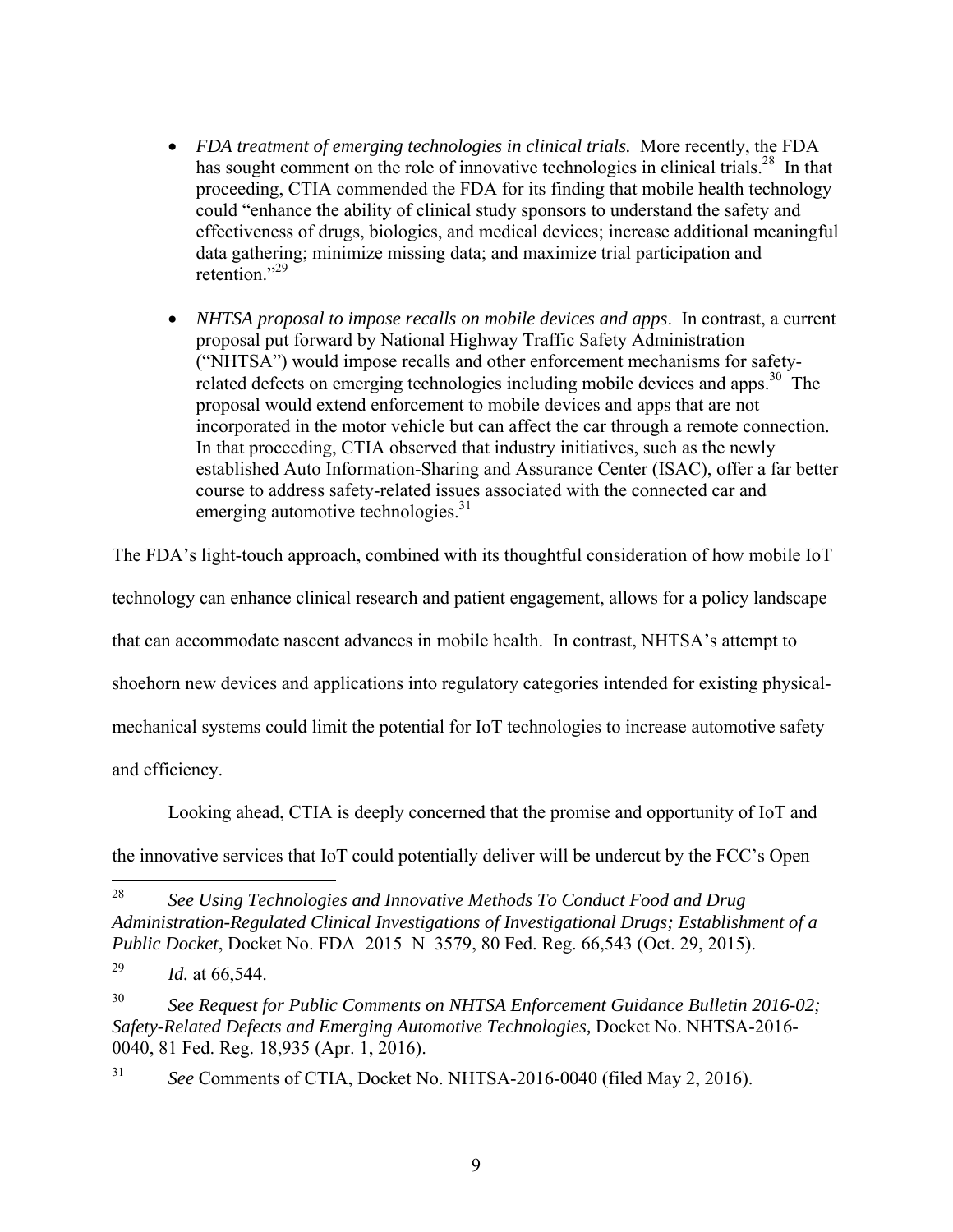Internet regime. IoT will produce use cases that no one has imagined, from latency-sensitive medical devices that enable immediate adjustments in patient care to airport lounge hotspots that can download movies very quickly just prior to boarding. But overly prescriptive rules – requiring providers to treat all traffic the same, or restricting pricing discounts – threaten to skew or discourage such advances. The United States runs the very real risk that policies derived from 20<sup>th</sup> Century statutes will bar cutting-edge 21<sup>st</sup> Century innovation from U.S. shores, to the detriment of U.S. consumers and U.S. competitiveness.

As government agencies confront the interplay between existing policies and the advent of IoT, a deliberate and measured regulatory approach will result in far better outcomes for consumers and the nation's economy. CTIA commends NTIA for initiating this proceeding and seeking a thoughtful policy approach in the IoT era.

# **IV. A ROBUST SPECTRUM PIPELINE IS CRITICAL FOR IoT<sup>32</sup>**

Government can and should play a critical role in ensuring that adequate spectrum resources are available to fuel IoT. The spectrum market has witnessed an explosion in demand as more and more Americans find more and more ways to use mobile broadband. Here in the United States, annual mobile traffic grew threefold from 2013 to the end of  $2015^{33}$  Americans now use more than 11.1 billion megabytes of mobile data every day, and traffic is expected to grow six-fold – to 2.9 exabytes per month – by the end of the decade.<sup>34</sup> IoT will be a major

<sup>32</sup> 32 *Request for Comment* at 19,959, Question 6.

<sup>33</sup> CTIA, *CTIA Annual Survey Report* (May 23, 2016), available at http://www.ctia.org/resource-library/press-releases/archive/americans-data-usage-more-thandoubled-in-2015.

<sup>34</sup> *See* Thomas K. Sawanobori & Dr. Robert Roche, CTIA, *Mobile Data Demand: Growth Forecasts Met: Significant Growth Projections Continue to Drive the Need for More Spectrum*, 3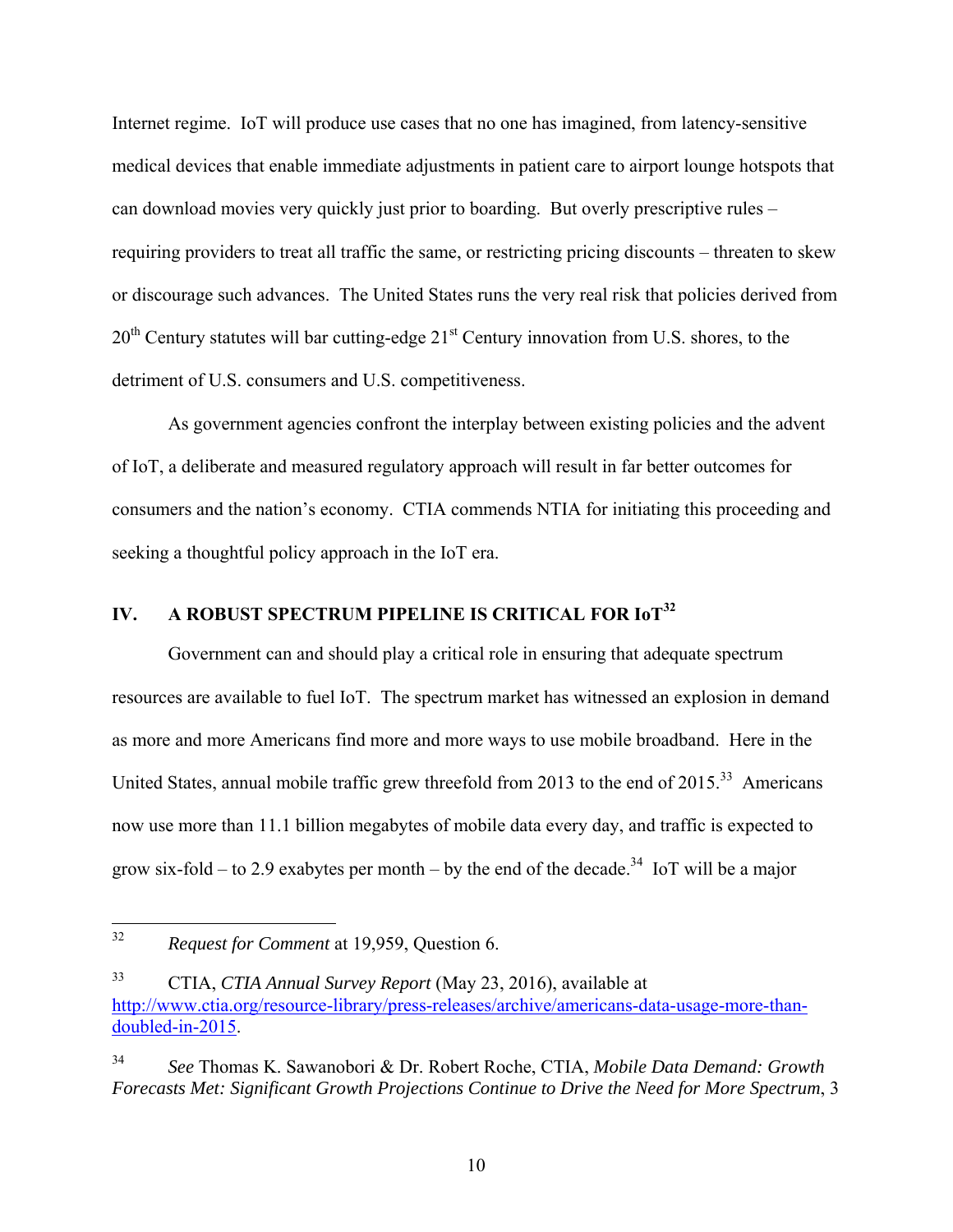demand driver, as the vast majority of IoT connections will depend on wireless technology, both licensed and unlicensed.

Today's 4G LTE wireless networks support the introduction of IoT, but the next generation of wireless, 5G, will be a game-changer. 4G LTE networks are fast – with peak speeds approaching 100 megabits per second – but 5G promises to deliver break-neck speeds potentially in excess of one gigabit per second.<sup>35</sup> To put this in perspective, a 5G user could download a 3-D movie in about 6 seconds, several minutes faster than 4G LTE, or an hour faster than 3G.<sup>36</sup> Beyond speeds, 5G will provide the scale needed for wireless networks to support 100 times more devices, enabling massive connectivity for billions of sensors, wearables, and devices, and unlocking new services and applications.<sup>37</sup> Finally, 5G will minimize delays in network responses (otherwise known as latency) and enable a host of benefits and applications not possible today. For example, it is estimated that a 5G-enabled self-driving car traveling at 60 miles per hour will move just over one inch from the time it identifies an obstacle to the time when the braking command is executed. By contrast, the same car, using a 4G technology under the same conditions, would move 4.6 feet before braking commences.<sup>38</sup> These are just a few examples of the numerous IoT use cases that only 5G is capable of delivering.

 $\overline{a}$ 

<sup>(</sup>June 22, 2015), available at http://www.ctia.org/docs/default-source/default-documentlibrary/062115mobile-datademands-white-paper-new.pdf; CTIA, *US Mobile Data Traffic Will Grow 6-Fold from 2015 to 2010* (Feb. 16, 2016), http://www.ctia.org/your-wireless-life/howwireless-works/wireless-quick-facts/us-mobile-data-traffic-will-grow-6-fold-from-2015-to-2020.

<sup>35</sup> *See The Next Generation of Wireless* at 5.

<sup>36</sup> *See id.* at 6.

<sup>37</sup> *See id.* at 7.

<sup>38</sup> *See id.* at 11.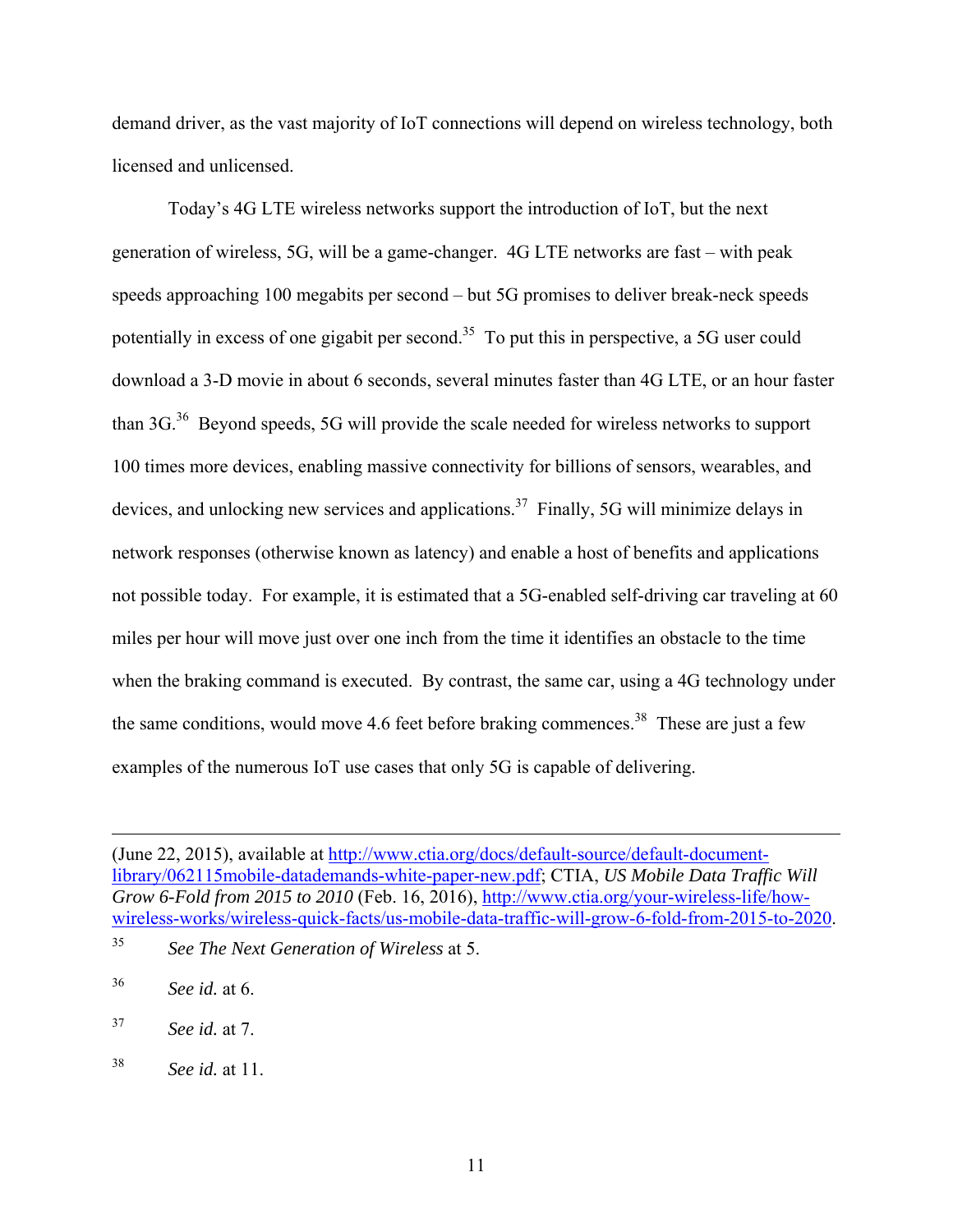This Administration has taken a deep-rooted interest in spectrum, recognizing the importance of wireless broadband to the nation. Early on, this Administration committed to make 500 megahertz of spectrum newly available for wireless broadband by 2020.<sup>39</sup> To that end, the Administration supported the Spectrum Act of 2012 and its inclusion in the Middle Class Tax Relief and Job Creation Act of  $2012<sup>40</sup>$  making important swaths of spectrum available for commercial wireless use. And in 2013, the Administration issued a second Presidential Memorandum calling on federal agencies to identify additional spectrum for potential sharing or clearing and requesting that agencies "use the minimum spectrum reasonably necessary to most effectively meet mission requirements."<sup>41</sup> In the AWS-3 spectrum band and elsewhere, the Department of Defense ("DoD") and other federal agencies committed to new sharing paradigms to create more spectrum opportunities for wireless broadband. CTIA commends the Administration, NTIA, DoD, and other federal agencies for the significant work in this regard, and urges continued efforts.

At the FCC, action is expected this summer on the *Spectrum Frontiers* proceeding to make high-band spectrum available for 5G and IoT uses in a timely manner.<sup>42</sup> Additional low-

<sup>39</sup> 39 *See* Memorandum for the Heads of Executive Departments and Agencies, *Unleashing the Wireless Broadband Revolution*, 75 Fed. Reg. 38,387, 38,388 (July 1, 2010) (directing the Secretary of Commerce, working through the NTIA, to collaborate with the FCC to identify and make available 500 megahertz of spectrum by 2020 for commercial mobile broadband use).

Middle Class Tax Relief and Job Creation Act of 2012, Pub. L. No. 112-96, 126 Stat. 156 (codified in various sections of Title 47 of the U.S. Code).

<sup>41</sup> Memorandum for the Heads of Executive Departments and Agencies, *Expanding America's Leadership in Wireless Innovation*, 78 Fed. Reg. 37,431, 37,433 (June 20, 2013).

<sup>42</sup> *See Use of Spectrum Bands Above 24 GHz for Mobile Radio Services,* Notice of Proposed Rulemaking, 30 FCC Rcd 11878 (2015) ("*Spectrum Frontiers NPRM*"); FCC Chairman Wheeler Remarks at 19th Annual Satellite Leadership Dinner (Mar. 7, 2016),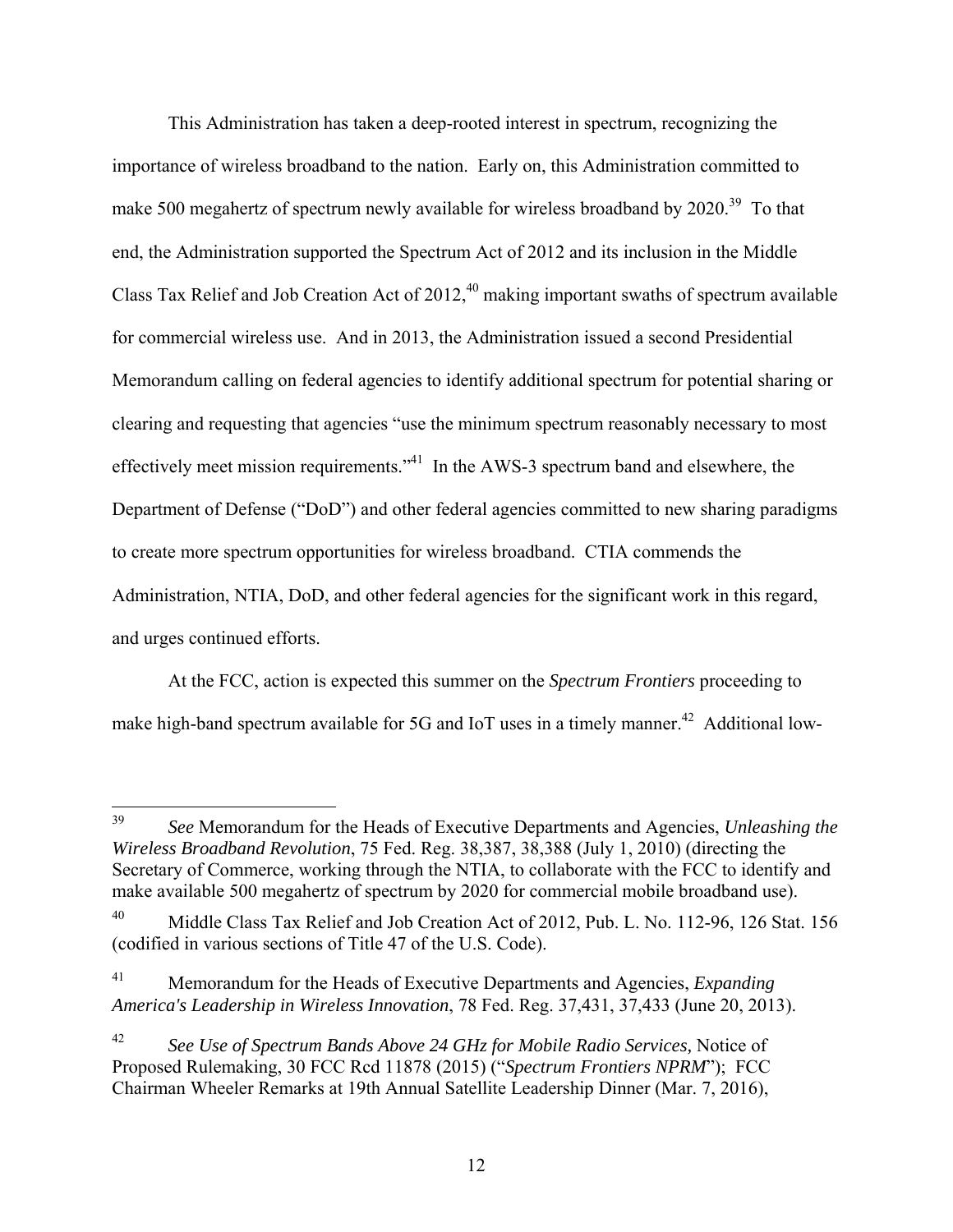and mid-band spectrum will support  $5G$  – and  $I \circ T$  – throughout wide coverage areas.<sup>43</sup> To that end, the FCC is engaged in the first-ever incentive auction to repurpose 600 MHz spectrum from broadcast to mobile broadband, and last year it conducted the AWS-3 auction after NTIA, federal agencies, and industry developed sharing arrangements to enable the repurposing of federal spectrum.

The United States also needs a strong unlicensed spectrum policy. To do so, the FCC should return to its practice of allowing permissionless innovation in the unlicensed bands. The wireless industry has devoted significant time and many resources over the last several years to offer two new FCC Part 15 technologies in unlicensed spectrum, LTE-Unlicensed (LTE-U) and Licensed Assisted Access (LAA). LTE-U and LAA technologies will provide enhanced performance in unlicensed bands, all without negatively impacting existing Wi-Fi operations. For decades, the FCC wisely applied a light touch and avoided unnecessary regulation of unlicensed technologies. Those policies have been eroded under this FCC, stalling the deployment of innovative, spectrum-efficient, consumer-friendly services that have heretofore been the hallmark of unlicensed spectrum. Going forward, the FCC should allow the wireless industry to manage the coexistence of unlicensed LTE, Wi-Fi, and other Part 15 operations. This will ensure continued growth and innovation in unlicensed, to the ultimate benefit of consumers. On the positive side, the government is moving toward identifying additional spectrum for unlicensed, including in the 5 GHz band.

 $\overline{a}$ 

https://apps.fcc.gov/edocs\_public/attachmatch/DOC-338135A1.pdf (FCC will act "this summer").

<sup>43</sup> *See The Next Generation of Wireless* at 14.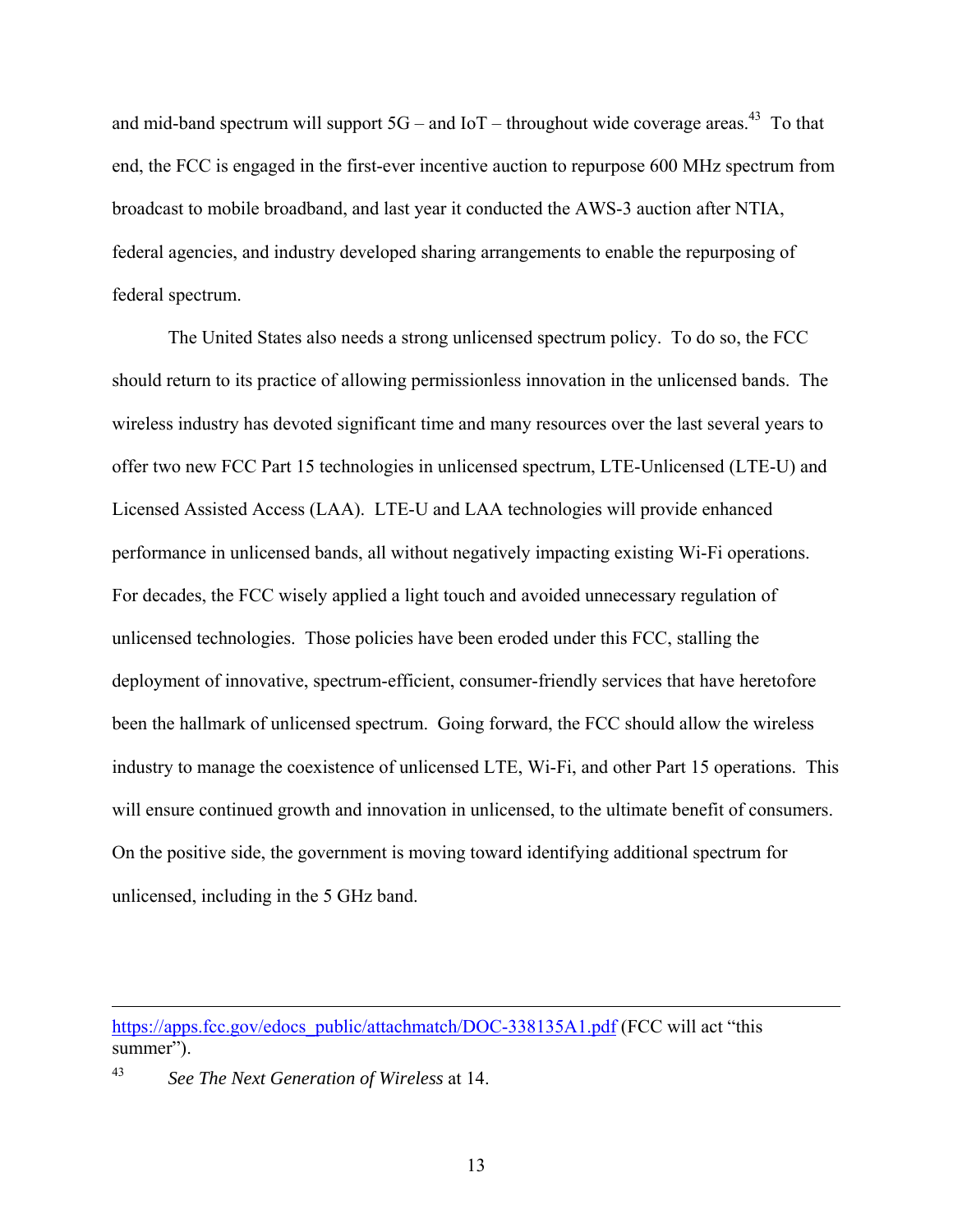As CTIA President & CEO Meredith Attwell Baker has said, "[t]he right spectrum strategy is an all-of-the-above strategy."<sup>44</sup> Only this broad and aggressive strategy will maintain U.S. leadership in mobile and ensure we are well positioned to support the explosion in IoT. In its role as steward of federal spectrum policy, NTIA should continue to work with the FCC, federal agencies, Congress, and industry to ensure all stakeholders take advantage of all opportunities to make additional spectrum available.

In addition to sound spectrum policy, government can advance IoT by pursuing other important wireless policies. First, to ensure our limited spectrum resources are used effectively and efficiently, government should maintain a flexible use policy that allows the market and consumers, not regulators, to determine the highest and best use of the spectrum – be it mobile or fixed, voice or data or video, or IoT. CTIA supports a strong, flexible-use policy and reiterates that there is no need for IoT-specific spectrum policy.

Spectrum, however, is only part of the equation; when and how we transition to a fullyconnected mobile world rests, in large part, upon a densification of mobile infrastructure – and that depends on the removal of barriers to the deployment of cell sites and antennas.<sup>45</sup> As the FCC has recognized, explosive demand for mobile broadband is "driving an urgent and growing need for additional infrastructure deployment and new infrastructure technologies."<sup>46</sup> To enable

45 *See* FCC Chairman Tom Wheeler Remarks at Distributed Antenna Systems & Small Cell Solutions Workshop (May 3, 2016), https://www.fcc.gov/newsevents/events/2016/05/distributed-antenna-systems-and-small-cell-workshop (commenting that "if we can site 5G, we can be the world leaders in 5G"); *The Next Generation of Wireless* at 13.

<sup>44</sup> 44 CTIA President & CEO Meredith Attwell Baker Remarks to ISART (May 14, 2015), http://www.ctia.org/docs/default-source/default-document-library/isart-speech-public.pdf.

<sup>46</sup> *Acceleration of Broadband Deployment by Improving Wireless Facilities Siting Policies*, Report and Order, 29 FCC Rcd 12865, 12878 ¶ 29 (2014).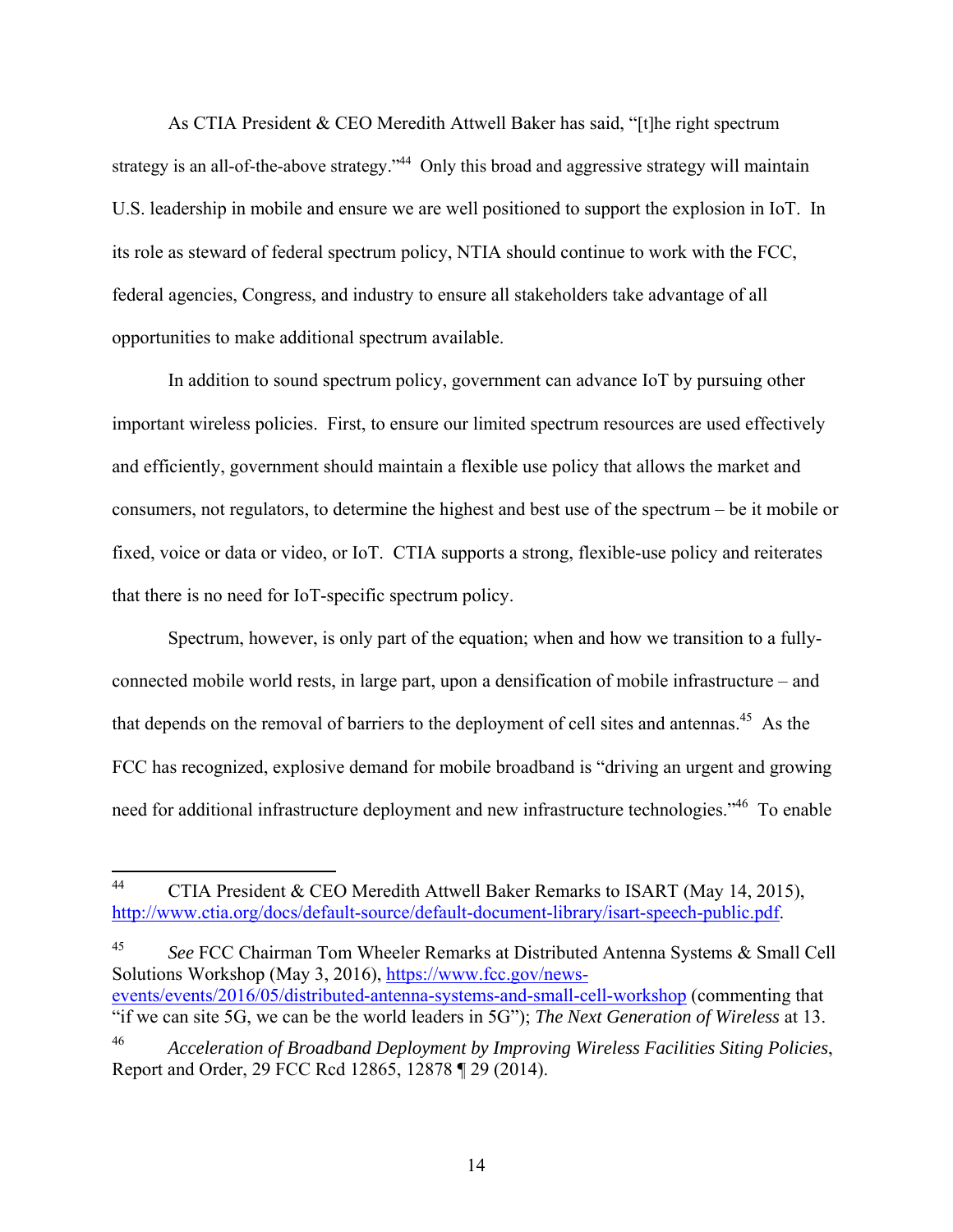these deployments, policymakers should continue to adopt reasonable, predictable siting processes. Most recently, CTIA has urged the FCC "to move as quickly as possible to streamline the small cell/DAS siting process to ensure that these facilities can be efficiently integrated into high-band spectrum," which is crucial to the deployment of 5G and IoT.<sup>47</sup> CTIA has highlighted in particular the need for expedited antenna siting processes on Tribal and federal land, $48$  and the Administration's Broadband Opportunity Council is revising policies to help service providers obtain the necessary permits and permissions to build out broadband networks, including expanding use of towers.<sup>49</sup>

## **V. POLICYMAKERS SHOULD ENGAGE EXISTING FRAMEWORKS, INCLUDING VOLUNTARY, COLLABORATIVE INITIATIVES, TO ADDRESS CYBER THREATS AND PROTECT PRIVACY<sup>50</sup>**

Consumers and enterprises will embrace IoT only if they trust companies to protect their security and privacy. Consumers, enterprises, the IoT ecosystem, and government thus have a shared interest in the IoT ecosystem staying ahead of cyber threats and providing for appropriate and consistent privacy protection. To succeed, industry is incorporating security and privacy by design into engineering and product development processes. Government can and should foster such practices. Voluntary, collaborative initiatives, industry-led efforts, and best practices are

https://www.ntia.doc.gov/files/ntia/publications/broadband\_opportunity\_council\_report\_final.pdf

.<br>50 See Request for Comment at 19,959, Questions 16, 17.

<sup>47</sup> 47 Scott Bergmann, CTIA, *Statement on FCC Small Cell/DAS Workshop* (May 3, 2016), http://www.ctia.org/resource-library/press-releases/archive/ctia-statement-on-fcc-small-cell-dasworkshop.

<sup>48</sup> *See* Comments of CTIA, Broadband Opportunity Council Docket No. 150414365-5365- 01, 26 (filed June 10, 2015).

<sup>49</sup> *See* Broadband Opportunity Council, *Broadband Opportunity Council Report and Recommendations: Pursuant to the Presidential Memorandum on Expanding Broadband Deployment and Adoption by Addressing Regulatory Barriers and Encouraging Investment and Training* (Aug. 20, 2015), available at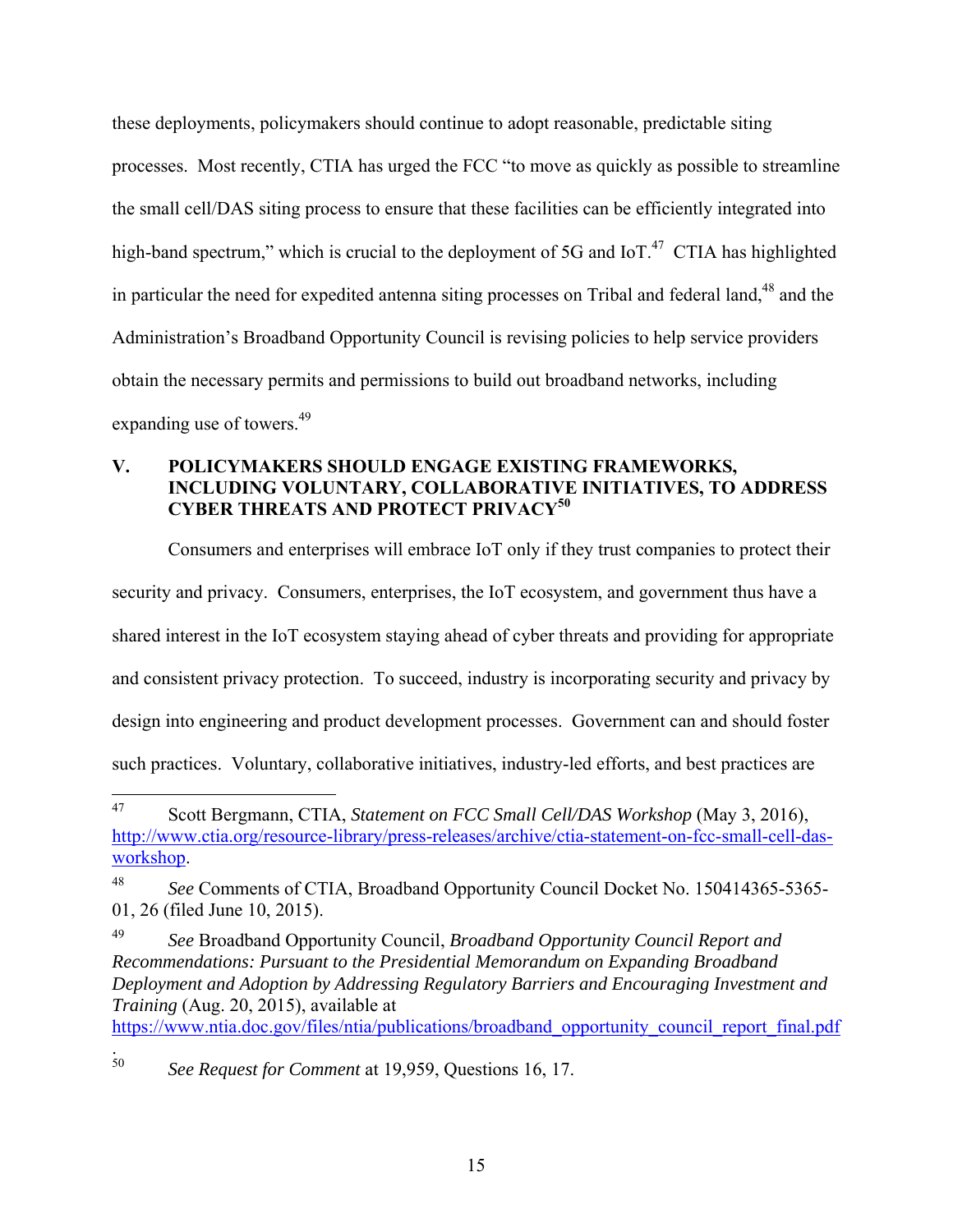already part of the security and privacy oversight fabric, and where possible, government should use these established security and privacy frameworks to address IoT issues.

Voluntary industry guidelines and codes of conduct, including those developed through a consensus-driven multi-stakeholder processes, provide a framework to protect security and privacy for new kinds of connected devices. This approach has several advantages. *First*, it allows companies to implement best practices in a way that comports with each company's technology and business model while protecting users. *Second*, it is more likely to identify and address real harms while accounting for the varying roles and responsibilities of different participants in the ecosystem. The IoT ecosystem involves a large number of players and data of varying sensitivity, but all players should be held to the same rules. Industry guidelines and codes of conduct can reflect these differences and allocate responsibilities accordingly. *Third*, industry self-regulation can move more quickly to adapt to the rapidly-developing IoT market. Fortunately, sound models are in place to apply this approach to the IoT ecosystem.

 The National Institute of Standards and Technology Cybersecurity Framework ("NIST Framework"), for example, serves as a useful template because it gives industry the flexibility to improve security and user trust while allowing innovation, consistent with NTIA's stated goal. In particular, the NIST Framework refrains from imposing "one-size-fits-all" solutions and instead set forth a voluntary, flexible framework that can be scaled to companies' different needs, allowing them to take into account their particular business models, assets, and other variables.<sup>51</sup> It also enables companies to adapt to an ever-changing, dynamic environment as it evolves.

<sup>51</sup> 51 *See* National Institute of Standards and Technology, *Framework for Improving Critical Infrastructure Cybersecurity*, Version 1.0, at 2, 6 (Feb. 12, 2014), available at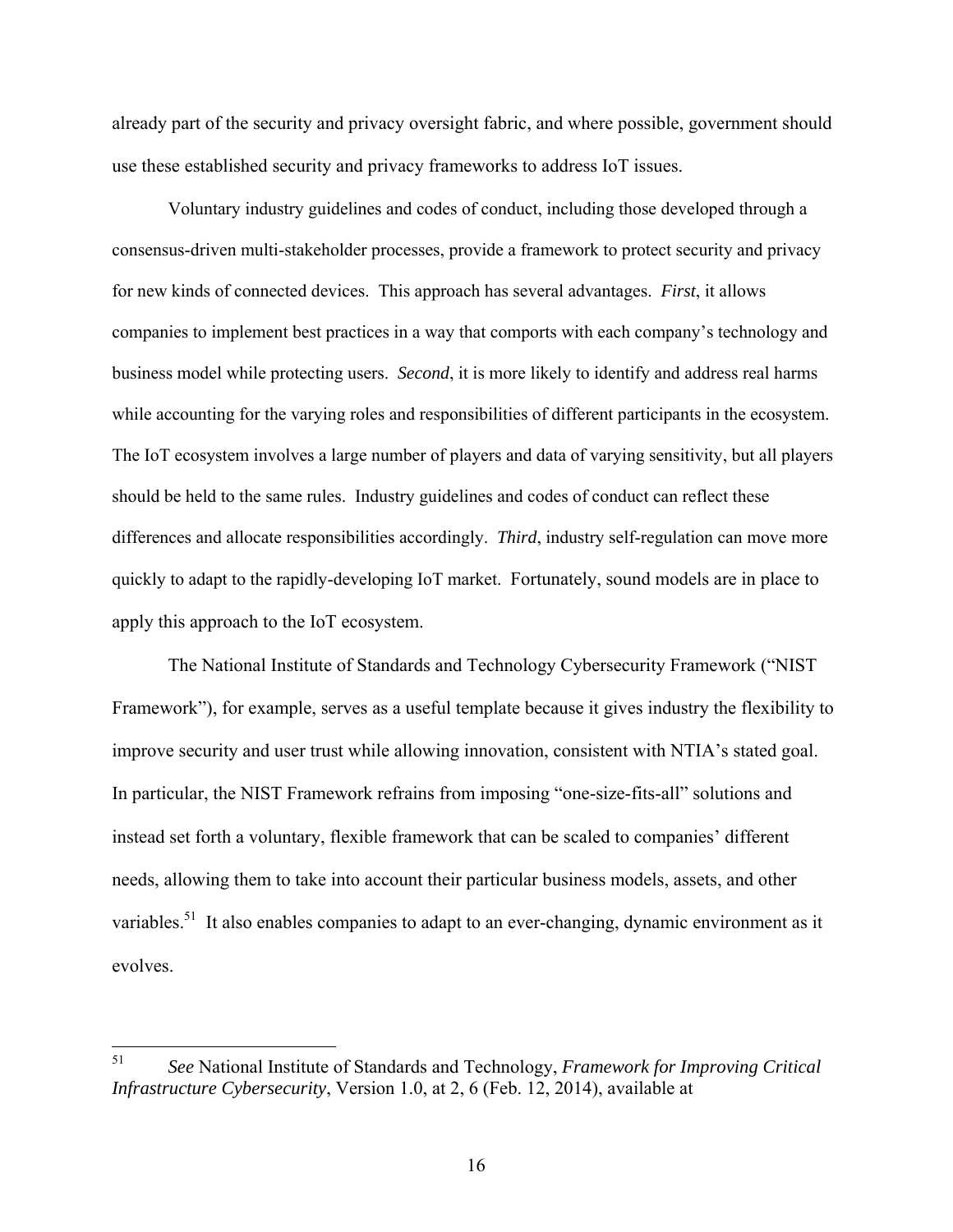The NIST Framework provides the common language for industry groups, companies and government agencies to use in defining how information sharing can work to advance cybersecurity and protect privacy in a growing threat environment. The wireless industry, and the communications sector more broadly, is fully engaged in the collaborative framework developed for cybersecurity.<sup>52</sup>

CTIA members can attest to the value of the NIST Framework approach. The communications sector used the NIST Cybersecurity Framework to develop cybersecurity guidelines and practices for five telecommunications industry segments: wireless, wireline, broadcast, cable, and satellite.<sup>53</sup> Communications providers now have a series of guidelines and best practices tailored to their specific business sectors, even while maintaining consistency with the broader industry. Through CTIA's Cybersecurity Working Group, representatives from across the entire mobile ecosystem engage in research and collaboration with private sector and government entities. With these resources, CTIA members are vigilant in protecting their networks and the customers; security and privacy by design are not just watchwords – they are part of the wireless world.

http://www.nist.gov/cyberframework/upload/cybersecurity-framework-021214-final.pdf ("NIST Framework").

<u>.</u>

<sup>52</sup> For example, CTIA members participate in structured cybersecurity information sharing, for example, in the Communications ISAC, the National Cybersecurity and Communications Integration Center, DHS' Communications Sector Coordination Council, and the National Security Telecommunications Advisory Committee.

53 *See* FCC Communications Security, Reliability, and Interoperability Council ("CSRIC") IV, Working Group 4, *Cybersecurity Risk Management and Best Practices: Final Report*, 4 (Mar. 2015), available at https://transition.fcc.gov/pshs/advisory/csric4/CSRIC\_IV\_WG4\_Final\_Report\_031815.pdf.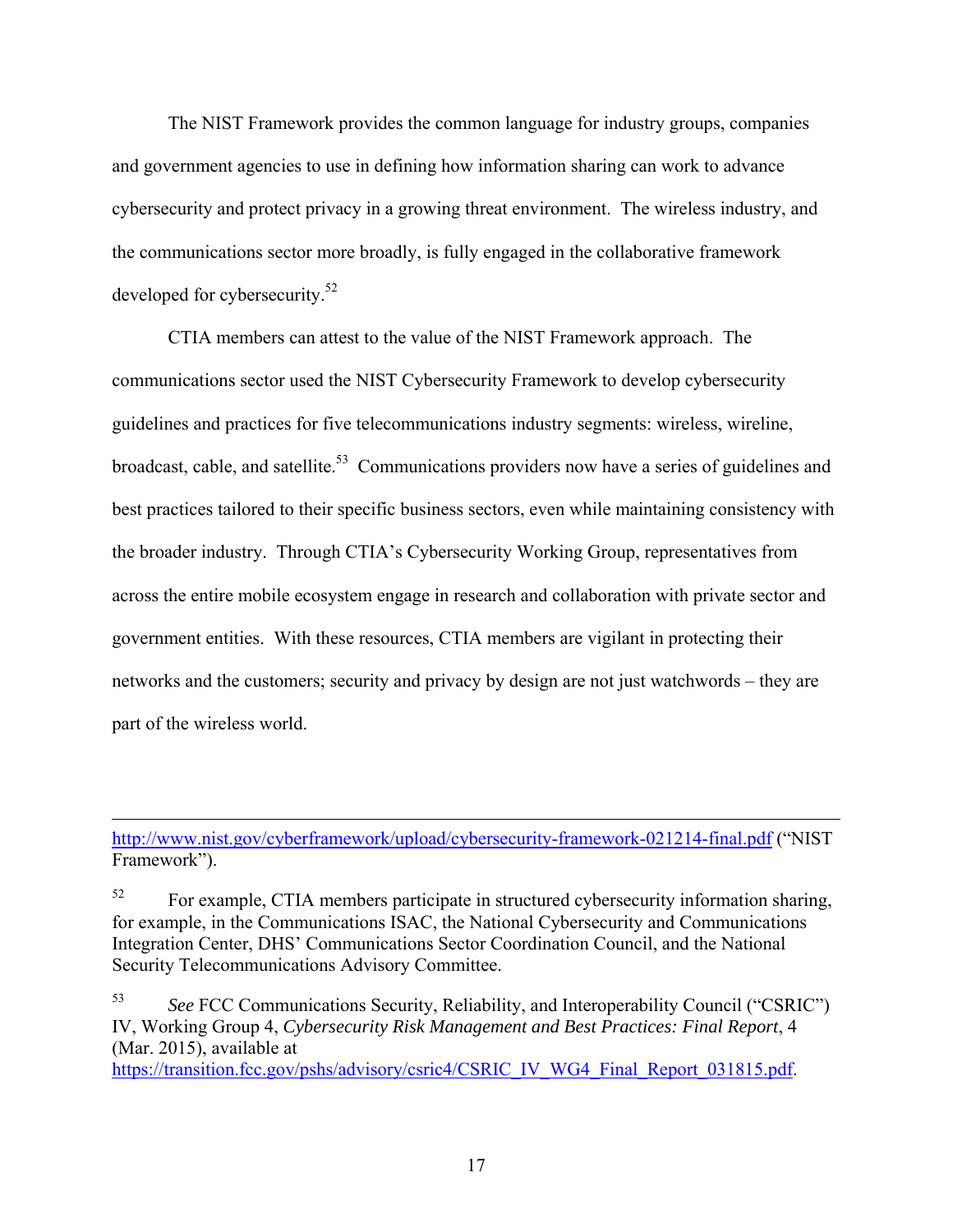Further, as the Federal Trade Commission ("FTC") noted in its 2015 Staff Report,

*Internet of Things: Privacy & Security in a Connected World*, "self-regulatory programs designed for particular industries would be helpful as a means to encourage the adoption of privacy- and security-sensitive practices."54 In combination with such industry-led efforts, CTIA encourages the FTC to continue to apply existing policy guidelines in a technology-neutral manner and use its enforcement tools as appropriate, as it has done effectively thus far to protect consumers who use connected devices. CTIA therefore encourages the FTC to take a cautious approach as it wisely did in the 1990's when the commercial Internet began to take hold.

Existing FTC privacy policy frameworks provide appropriate guidance for incorporating privacy protections into new technology and enabling consumers to make informed decisions about how their personal data is used. For example, the wireless industry has adopted and published guiding principles to promote transparency, choice, respect for context, and data security to provide for consumer privacy in all contexts.<sup>55</sup> The privacy issues that IoT vendors must consider are the same as those that vendors of other products and services face today.

In contrast, the FCC's recently proposed privacy rules would affect only  $ISPs<sup>56</sup>$ . The FCC's proposed rules, which diverge significantly from the FTC framework through which online data has been regulated for all entities, including ISPs, will harm and confuse consumers

<sup>54</sup> 54 Federal Trade Commission, Staff Report, *Internet of Things: Privacy & Security in a Connected World*, 49 (Jan. 2015), available at

https://www.ftc.gov/system/files/documents/reports/federal-trade-commission-staff-reportnovember-2013-workshop-entitled-internet-things-privacy/150127iotrpt.pdf.

<sup>55</sup> *See* Comments of CTIA to FTC, Privacy and Security Implications of the Internet of Things, 6-7 (filed Jan. 10, 2014), available at http://www.ctia.org/docs/default-source/fccfilings/final-ctia-iot-comments-jan-10-2014.pdf?sfvrsn=0.

<sup>56</sup> *See Protecting the Privacy of Customers of Broadband and Other Telecommunications Services*, Notice of Proposed Rulemaking, 31 FCC Rcd 2500 (2016).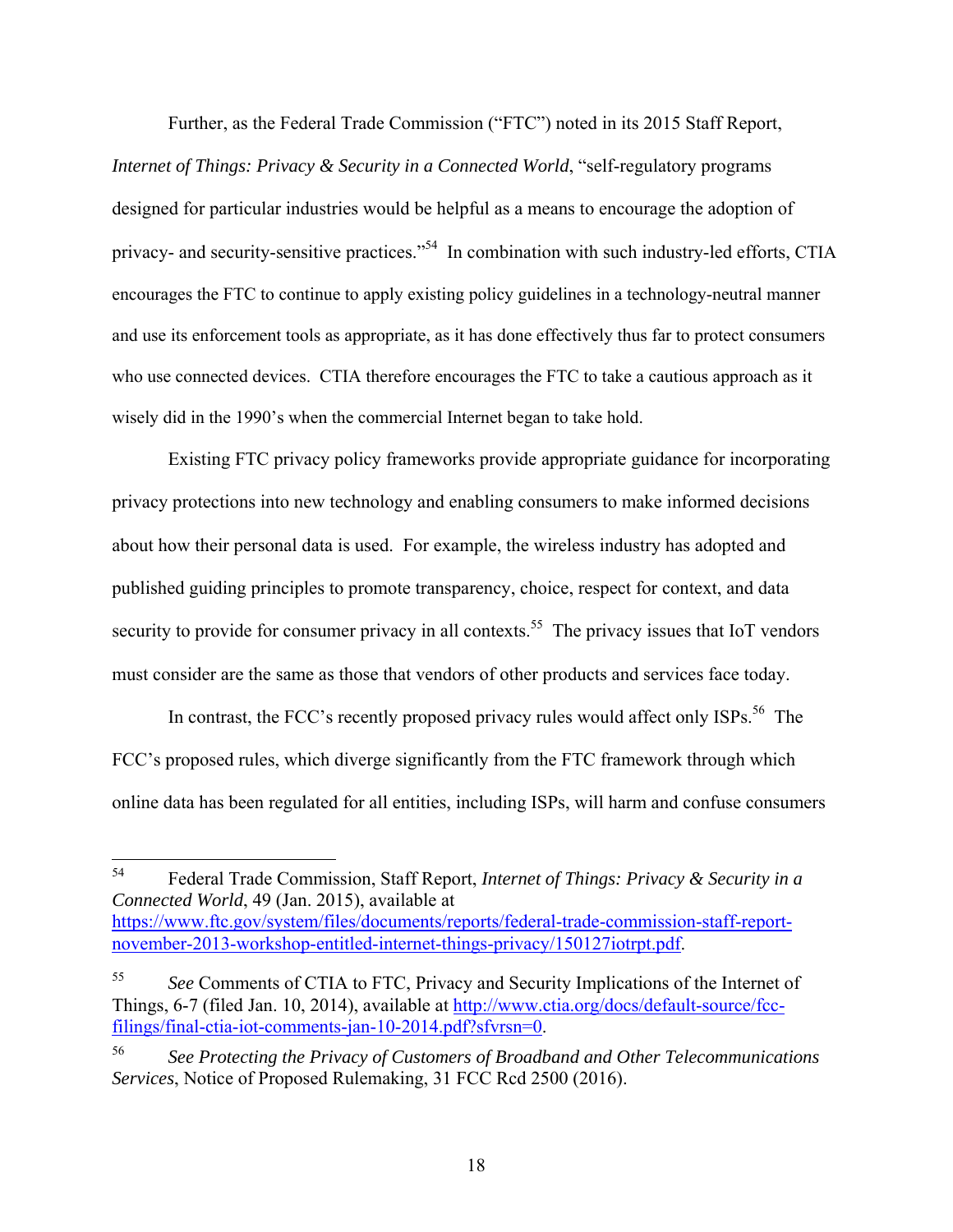by creating inconsistent standards for consumer data. In addition, like the Open Internet regime described above, the proposed privacy rules are overly prescriptive and do not provide the flexibility the IoT marketplace needs in order to innovate and evolve. By not harmonizing its privacy framework with that at the FTC and as recommended in several Administration reports, the FCC is moving in the wrong direction, and the effects of a misstep will be felt throughout the Internet economy, in particular in the burgeoning IoT space.<sup>57</sup>

The FTC should continue to apply existing policy guidelines and use its enforcement tools in a technology-neutral manner, including for the IoT ecosystem, as it has done effectively so far.

### **VI. THE U.S. SHOULD PURSUE GLOBALLY CONSISTENT IoT SOLUTIONS, WHILE CONTINUING TO LEAD INTERNATIONALLY58**

As NTIA recognizes in the *Request for Comment*, country-specific approaches "threaten the possibility of a global patchwork" of IoT policies and regulations that vary from country to country, and CTIA shares NTIA's concern that such a global regulatory patchwork will increase costs, delay new service and product launches, and dampen investment.<sup>59</sup> CTIA thus urges the U.S. government to work cooperatively with other nations, intergovernmental organizations, and IoT stakeholders to advance globally consistent IoT policies and regulations whenever possible. A key element of that approach is for all nations to allow standards bodies to develop industrydriven technical standards that will produce economies of scale and minimize deployment costs.

<sup>57</sup> 57 *See* Comments of CTIA, WC Docket No. 16-106 (filed May 27, 2016).

<sup>58</sup> *See Request for Comment* at 19,959-60, Questions 20-24.

<sup>59</sup> *See id.* at 19,957.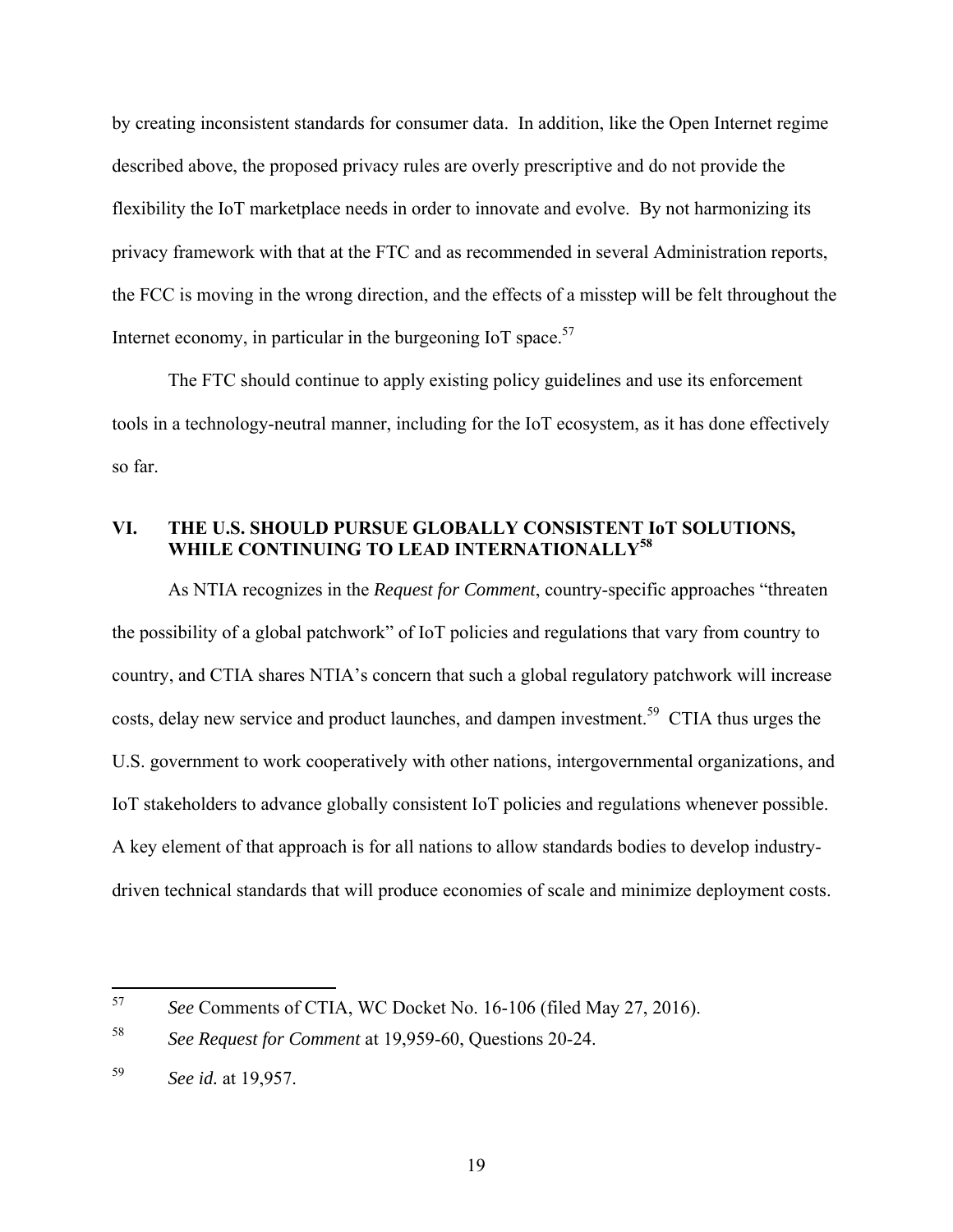The U.S., however, should also take the lead in pursuing new IoT strategies that have not been adopted by other countries, but that ultimately may receive international acceptance over time.

CTIA urges the government to oppose IoT-specific regulation or requirements that will only serve to restrict investment and diminish the IoT marketplace. In 2015, for example, India adopted an IoT roadmap containing provisions that in fact would limit IoT growth.<sup>60</sup> These provisions called for requiring import licenses for certain connected devices, among other requirements. They also included counterproductive "India first" policies that restrict access to foreign products and require that servers used with connected devices be located within India's borders. Such data localization requirements raise data sovereignty issues and may constrain the ability of U.S. companies to provide IoT services globally. Similarly, Singapore's M2M licensing procedures impede innovation and timely service offerings. The U.S. IoT framework should reject measures that will limit IoT growth.

In contrast, the United States should promote policies that will advance global IoT. For example, the government should call for continued use of U.S. telephone numbers extraterritorially in the IoT context. Other nations should permit extra-territorial use of numbers to advance global IoT products and services.

Spectrum is another area where international harmonization is important, as such efforts promote economies of scale and enable global roaming, thereby reducing equipment design complexity nation-to-nation.<sup>61</sup> At the same time, the United States should be free to pursue

60 60 *See CDI Article* at 11; *see also* Government of India, Ministry of Communications & Information Technology, Department of Telecommunications, *National Telecom M2M Roadmap*, 29-30 (May 2015), available at http://www.dot.gov.in/sites/default/files/u10/National%20Telecom%20M2M%20Roadmap.pdf.

20

<sup>61</sup> *See Spectrum Frontiers NPRM* at 11886 ¶ 17 (2015) (noting benefits of internationally harmonized spectrum).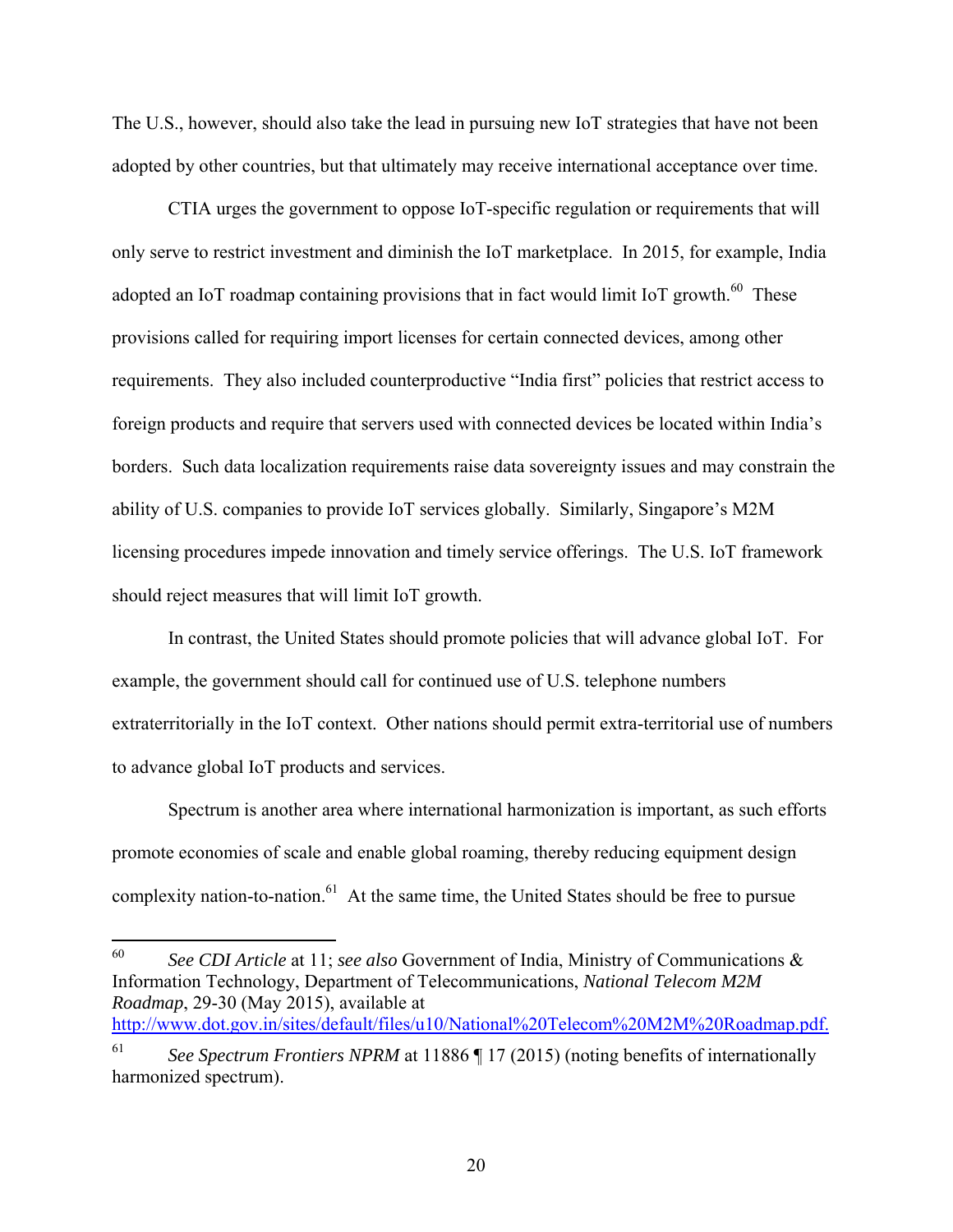forward thinking and innovative use of spectrum even though it may not be currently under consideration for international harmonization for that purpose. Indeed, the current FCC proceeding to identify and provide additional spectrum above 24 GHz for 5G use is a good example of U.S. leadership in developing new technology in a new band, including pursuing 5G use of certain spectrum that the International Telecommunication Union to date has not given priority for consideration for such use.<sup>62</sup>

<sup>62</sup> 62 *See* FCC Chairman Tom Wheeler Statement, *Presentation on the Outcomes of the International Telecommunication Union's World Radio Conference That Took Place in November 2015* (Dec. 17, 2015), https://apps.fcc.gov/edocs\_public/attachmatch/DOC-336917A1.pdf ("It would have been far better if [WRC-15] had agreed to study the 28 GHz band among the bands they agreed to consider for 5G, but the U.S. and other leaders in the 5G arena will go forward with our own studies. And I am fully confident that, as we and others move forward with 28 GHz, an international consensus will develop."). The FCC International Bureau presentation on which Chairman Wheeler commented notes that eight countries in addition to the United States plan to study the 28 GHz band.